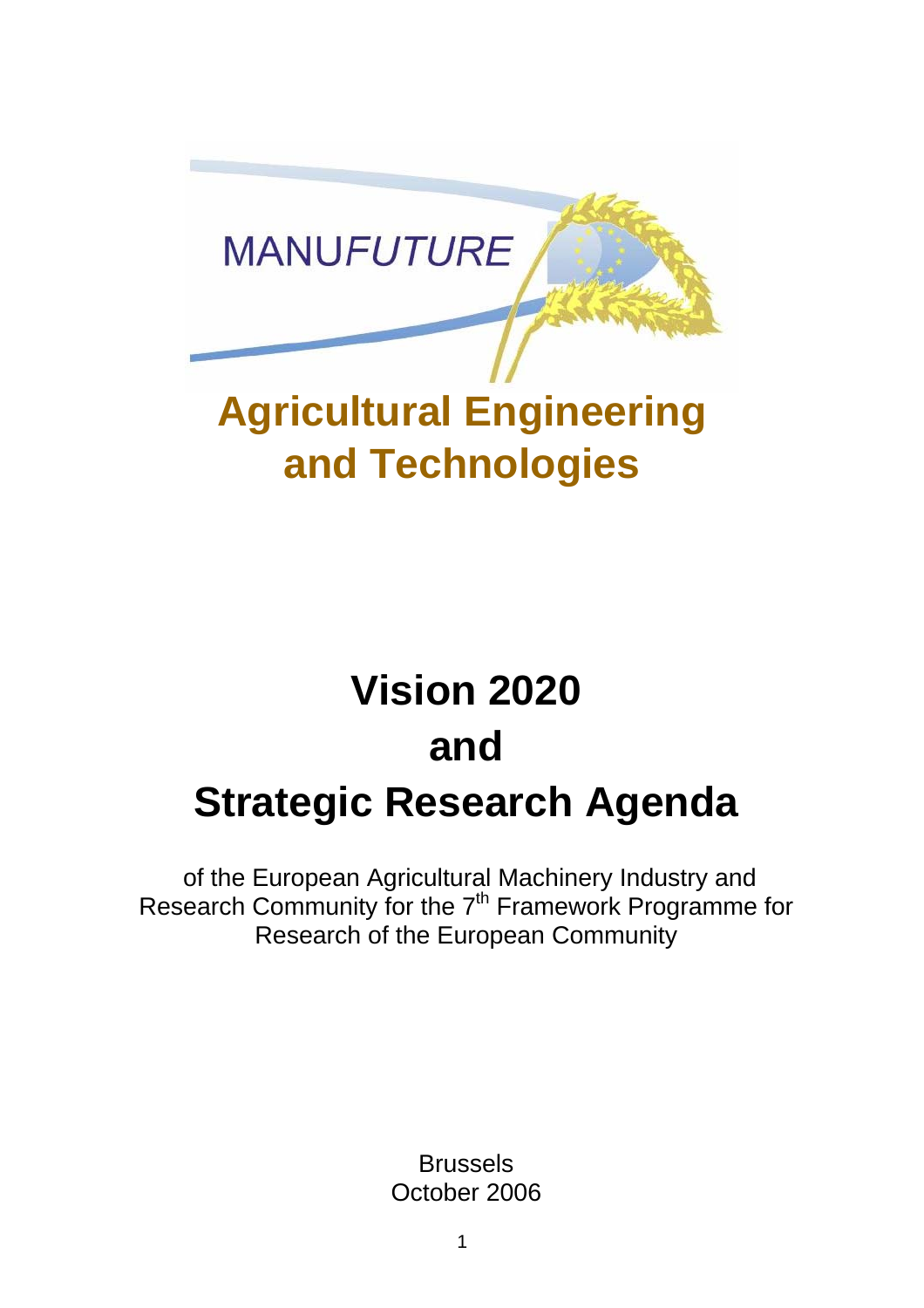#### **Preface**

The community of agricultural engineering in Europe has formulated, for the very first time, a common vision of how agriculture and its driving engineering technologies could look in 2020 and of the strategic technological necessities to translate this vision into reality. Thanks to the commitment of individuals from industry, research and other associations, this paper shows the future fields of research on Agricultural Engineering and Technologies (AET). Within these fields, the first specific topics for research and technological development have been defined. With growing knowledge, further topics will arise and will be added continuously into plans during the coming years. This paper contains the Vision 2020 and the AET Strategic Research Agenda (SRA).

The European agricultural machinery sector is a world leader in supplying enabling technology to the various businesses of crop and livestock farming. With this, AET is part of the value-added chain for food production as well as for the increasingly important production of bio-materials and energy crops. Since there is a strong connection to other production and manufacturing technologies, the AET Working Group that elaborated this paper was established under the umbrella of the European Technology Platform MANU*FUTURE*. That is why this document presents an AET Vision 2020 and SRA from an independent position but with a strong link to the Vision and SRA paper of MANU*FUTURE*. Additionally advanced agricultural engineering and technology is fundamental for further proposed research actions of related Technology Platforms mentioned in this paper.

Many thanks are due for all contributions to this important paper. Though the statements are built from a scientific base, the messages are of high relevance for practical applications in future due to the significant input from industry.

On behalf of the AET Initiative Group

Dr. Ludger Frerichs Head of Advanced Engineering CLAAS Selbstfahrende Erntemaschinen GmbH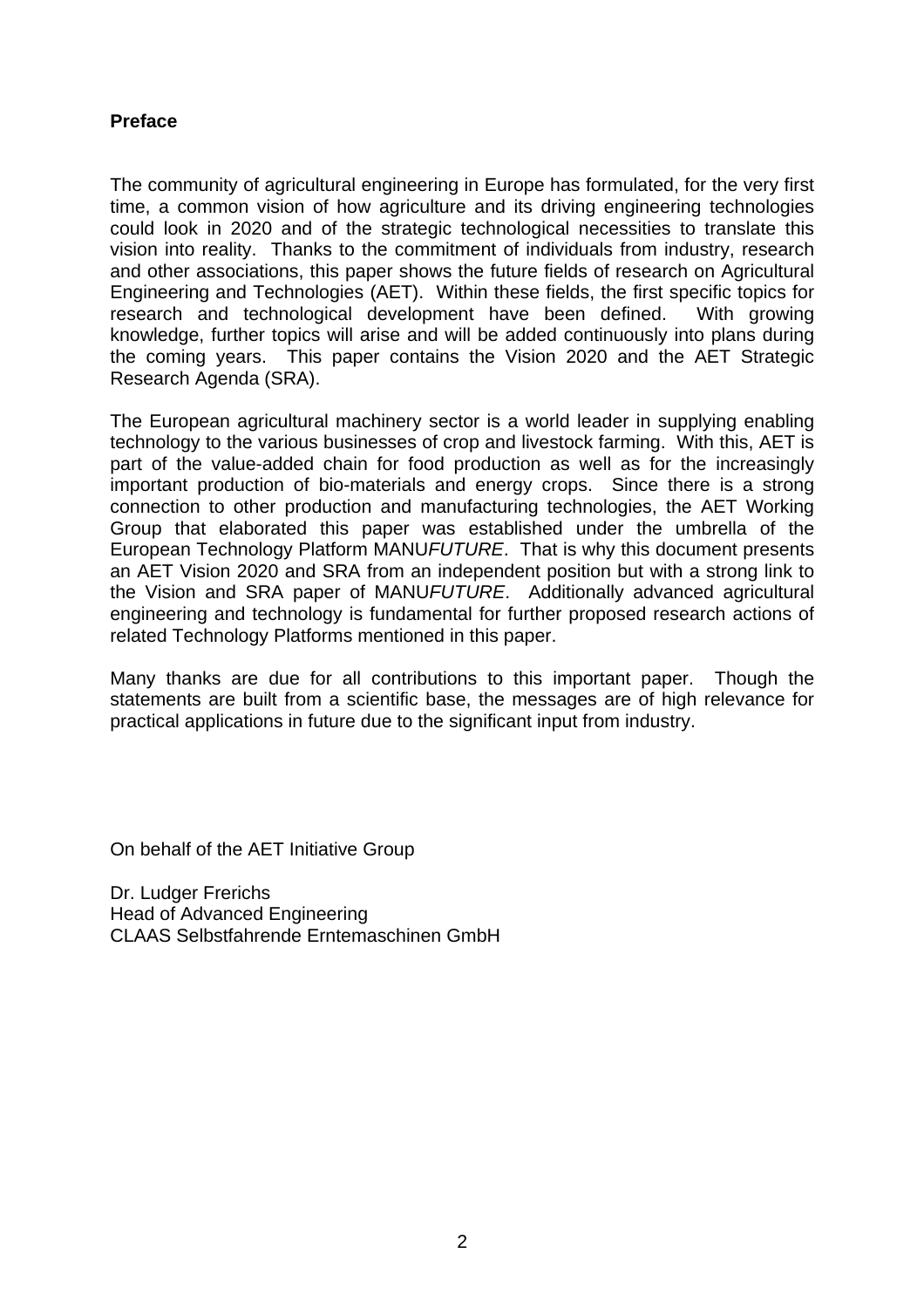## **Table of contents**

|   |                | Preface                                                            | 1  |
|---|----------------|--------------------------------------------------------------------|----|
|   |                | Table of content                                                   | 3  |
|   |                |                                                                    |    |
| I |                | Vision 2020                                                        | 4  |
|   | 1              | The society in the year 2020                                       | 4  |
|   | $\overline{2}$ | Agriculture in the year 2020                                       | 4  |
|   | 3              | The challenge of agricultural engineering and technologies in 2020 | 6  |
|   |                |                                                                    |    |
| Ш |                | Strategic Research Agenda                                          | 8  |
|   | 1              | Summary                                                            | 8  |
|   | $\overline{2}$ | Introduction and Background                                        | 8  |
|   | 3              | <b>Industry Research Needs</b>                                     | 12 |
|   | 4              | <b>Science Developments</b>                                        | 14 |
|   | 5              | <b>Future Fields of Research</b>                                   | 16 |
|   |                | 5.1 Topic 1: Quality and Product Security                          | 16 |
|   |                | 5.2 Topic 2: Sustainable Plant Production                          | 17 |
|   |                | 5.3 Topic 3: Sustainable Animal Production                         | 18 |
|   |                | 5.4 Topic 4: Bioenergy and Renewable Materials                     | 19 |
|   | 6              | <b>Priority Themes</b>                                             | 20 |
|   | 7              | <b>Conclusions and Future Actions</b>                              | 24 |
|   |                | Acknowledgements                                                   | 25 |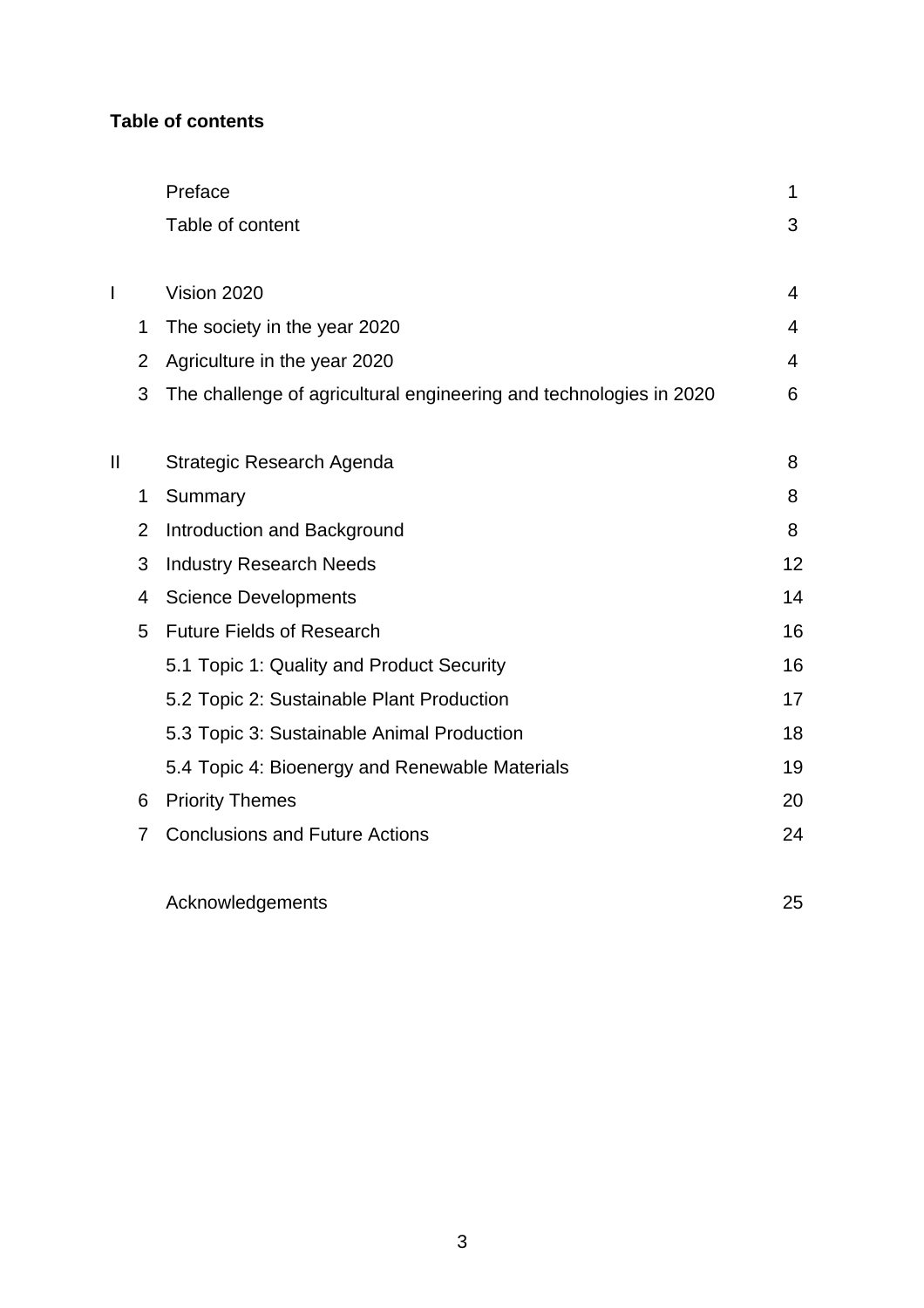## <span id="page-3-0"></span>**Chapter I:**

## **Vision 2020**

#### **The society in the year 2020**

The situation for European society has changed dramatically. This has mainly been driven by influences from the "global village", with changes in the importance of countries and continents. China has, all in all, the world number one market position, with India in second place.

Much of industry that is dependent on handmade construction has moved from Europe to less-developed countries with low skilled workers or with very cheap labour. In Europe, service industries have continued to increase.

Energy availability is a major challenge to all countries worldwide. The rate of crude oil production has passed its maximum. Renewable energies are of major importance. In highly-developed countries, high energy demand continues for transport and leisure. Transport requires oil substitutes like ethanol or bio-based synthetic fuels (BAL).

In society, there is an ongoing process of understanding and active cooperation in conservation of nature and natural resources. People are looking for high quality food. The share of organic food consumption is increasing. Consumers call for specific information on food production and food processing in both conventional and organic farming food chains.

Following the Lisbon Strategy, the EU has become the one of the world's most dynamic and competitive knowledge-based economies between 2010 and 2020, with research, education and innovation being key contributors to delivering targets on economic growth and employment.

#### **Agriculture in the year 2020**

Agriculture is still under significant EU regulation, with subsidies for nature conservation and regional support through structural funding. Structural change in general continues but broad regions have stabilized at a high farm size. The proportion of the workforce in agriculture is still decreasing with a major impact coming from increasing farm size. Subsidies for nature conservation are reducing production of some commodities that have previously been in excess, but demands for biomass and other commodities for the bioenergy and renewables market are growing rapidly, and low cost, low environmental impact production systems are in great demand. For some products, production limits and support still exist to protect a European supply base for key commodities in an uncertain international climate. European farmland remains of similar size, slightly decreased by urban land consumption and by increasing terrestrial traffic requirements.

#### *Farmers:*

The average age of farmers and landlords is still very high. Youngsters in more rural areas generally leave their homes for more interesting jobs in urban environments as well as for higher salaries.

The education of the younger generation is a top priority and of a high standard but shows differences between the EU member states. In general there is a broad acceptance of technology and of improved and visionary developments in particular.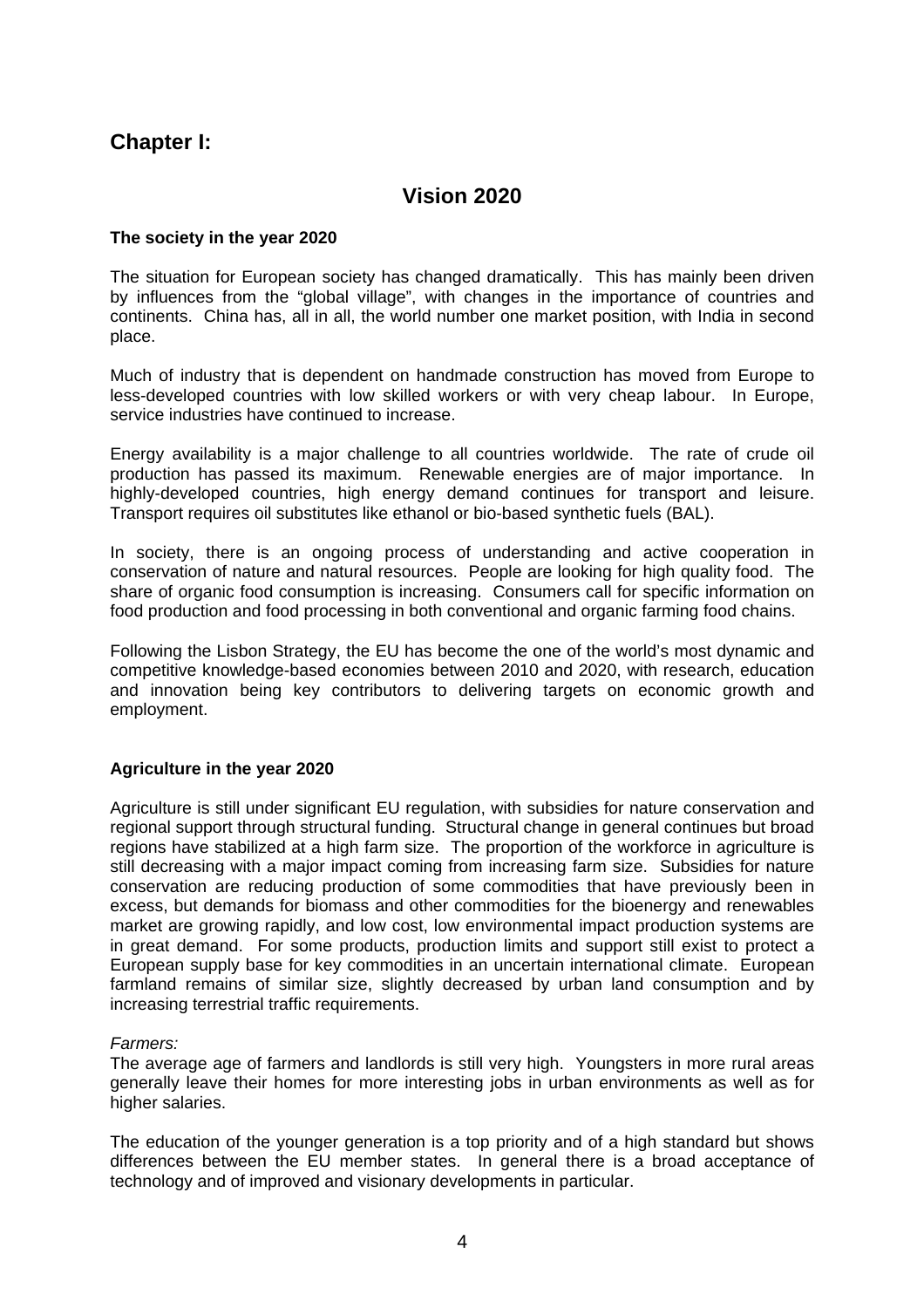Farmers know and understand that they are in charge of their businesses and increasingly accept responsibility for animal welfare and environment protection.

Hand labour has minimal attraction, except for niche markets, with automation and robotics accepted by everyone and everywhere, and considerable demand for new techniques and machines that enhance traceability and control.

#### *Farming:*

Precision Agriculture has been accepted as the only efficient and sustainable farming system. It is used in different ways.

In "Precision Livestock Farming", animals are kept under "near free range" conditions. No animal is tied up and nearly all livestock housing has natural ventilation. Feed supply, milking of dairy cows and healthcare are undertaken by both fixed and, increasingly, by mobile robots. A wide range of sophisticated sensors gather and transmit information to the management systems and people by wireless networks. Feed production and feed preparation are largely delegated to contractors and other types of cooperation.

In "Precision Crop Farming", site-specific treatment is the common approach. Conventional tillage, conservation tillage and no-till systems are in use. Autonomous field scouts gather management information. On-the-go variable-rate technology is based on online-sensors (soil, water, crop growth, infestation) and application maps. Several new types of harvesting technology driven by new logistical solutions are used. They measure yield and components, dividing the material flow "on demand" into different storage locations according to quality parameters measured on-the-go. Post-harvest management, including dehumidification of crops with high moisture contents, begins immediately after harvesting.

In Horticulture, robots have taken over most of the hand work in orchards and in viticulture. Other precision farming technologies are accepted. The greenhouse sector has saved 40- 50% of energy consumption by the use of solar energy (smart storage, optimal use and supply), wind energy and biofuels. With an optimal control strategy and dehumidification of the air, zero energy use is being achieved.  $CO<sub>2</sub>$  emission has been dramatically reduced and automation and robotics are common in greenhouse businesses.

Farmland use is increasingly a competition between the production of food, feed, bioenergy and renewable materials. This competition and growing demand have led to a significant increase of some agricultural product prices. Economic constraints continue to require high yields. New crop rotation systems allow improved nitrogen balances with less leaching and provide other ecological benefits. New services are offered by all stakeholders in the valueadded chain, including suppliers, contractors and consultants. Closed loop systems in a broad sense, including no-waste and energy self-sustaining farms, are becoming economically successful and are seen more frequently.

Farm management has access to sophisticated information and management technologies, and communication systems that allow networking with all stakeholders in the value-added chain.

#### *Technology:*

European agricultural technology for field work and for livestock husbandry leads the world. Electronics, automation and robotics are widely used. Wireless communication technologies offer access to broadly spread farming facilities and link them to decentralised web-based processing and information sources. Sophisticated up-to-date software packages, expert systems and fixed and mobile farm technology are provided for the farmer.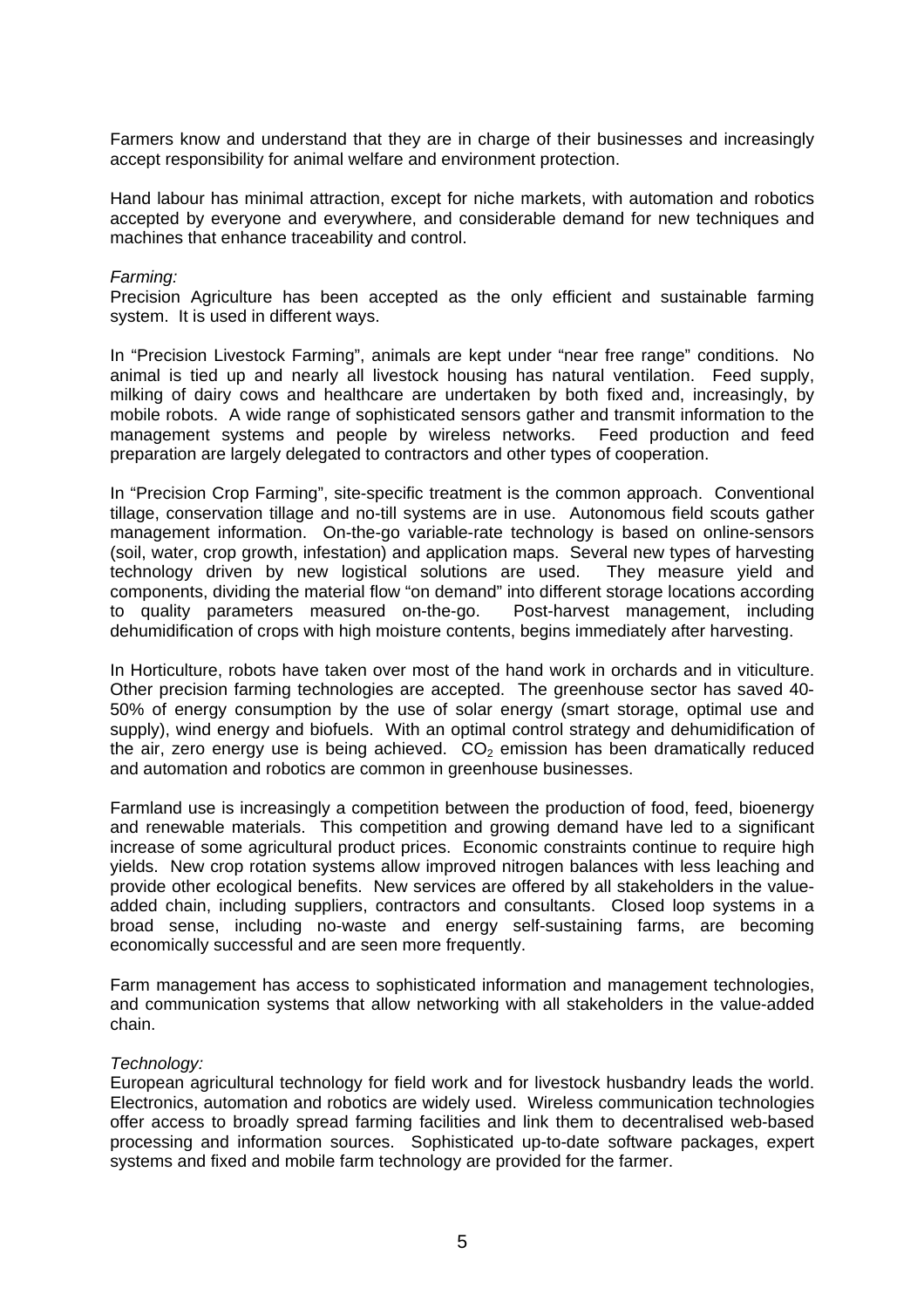<span id="page-5-0"></span>Farm power and machinery has changed to use renewable energy sources like bio-based synthetic fuel, hydrogen and fuel cells. New power train systems include decentralised electric drives. Tractors and self-propelled farm machinery still operate with a driver onboard but are fully automated. Unmanned followers are in use for some production technologies like harvesting. The first small autonomous vehicles are being deployed for scouting, weeding and cultivation. Automatic data gathering for documentation purposes and for improved farm management is a fundamental component in all farm equipment technologies.

Farm equipment is more specialised and more optimised than ever before. Based on standardised electronic communication, the tractor is controlled by the implement and responds to the requirements of soil and plant in the most suitable way. Pest management and plant protection measures have moved significantly from solely chemical applications to adopting highly precise physical treatments. Fertiliser application technology reacts to the needs of small areas of the crop or even single plants.

Technologies for new and advanced cropping systems have been developed and are in use. They fulfil the demand for plant production for bioenergy as well as for more renewable biomaterials with a strong focus on fibre quality or on starch or sugar content.

Harvesting technology has changed from the simple collection of field crops (even for animal forage and feed) to on-the-go pre-processing or quality dependent sorting into different hoppers. Measurement of components is done in real-time during the harvesting process.

Also the technology in cattle, dairy, pig and poultry husbandry has changed to networked systems. Sensor-based monitoring of ethological parameters as well as health and fertility measures is used. Individual animal feeding is performed by automated feed dispensers. Dairying is dominated by use of milking robots around the clock, either in a conventional dairy or in a mobile environment on the pasture. Robotic "sheepdogs" are responsible for management tasks as well as for shepherding activities in cattle and sheep husbandry.

New logistics technologies are available. Intelligent RFID tags permit food chain monitoring as well as for management of production processes and facilities.

#### **The challenge of agricultural engineering technology in 2020**

European manufacturers of agricultural engineering technologies are the number one players worldwide. They have the highest rate of world exports of agricultural technology and they lead the world in the development of future-oriented new technologies. The big European manufacturers continue to be part of multinational global businesses, but the main development centres of new enterprises are located in Europe to access the knowledge economy and infrastructure.

Besides the large companies, many European agricultural equipment manufacturers are still small and medium-sized but technology-driven enterprises (SME). They often act as supplier, sub-contractor or alliance partner to the larger companies, but also as the source of innovations, translating ideas from science etc. Most innovations are created by these SMEs, thanks to increased financial support from outside but often with less resource in their R&D departments. Therefore broad forward-looking research in universities and highperformance research centres is of crucial importance, and is supported by industry and government.

SMEs have also extended their production portfolio into environmental technologies and processing technologies for renewable energy and bio-materials. To deliver this new and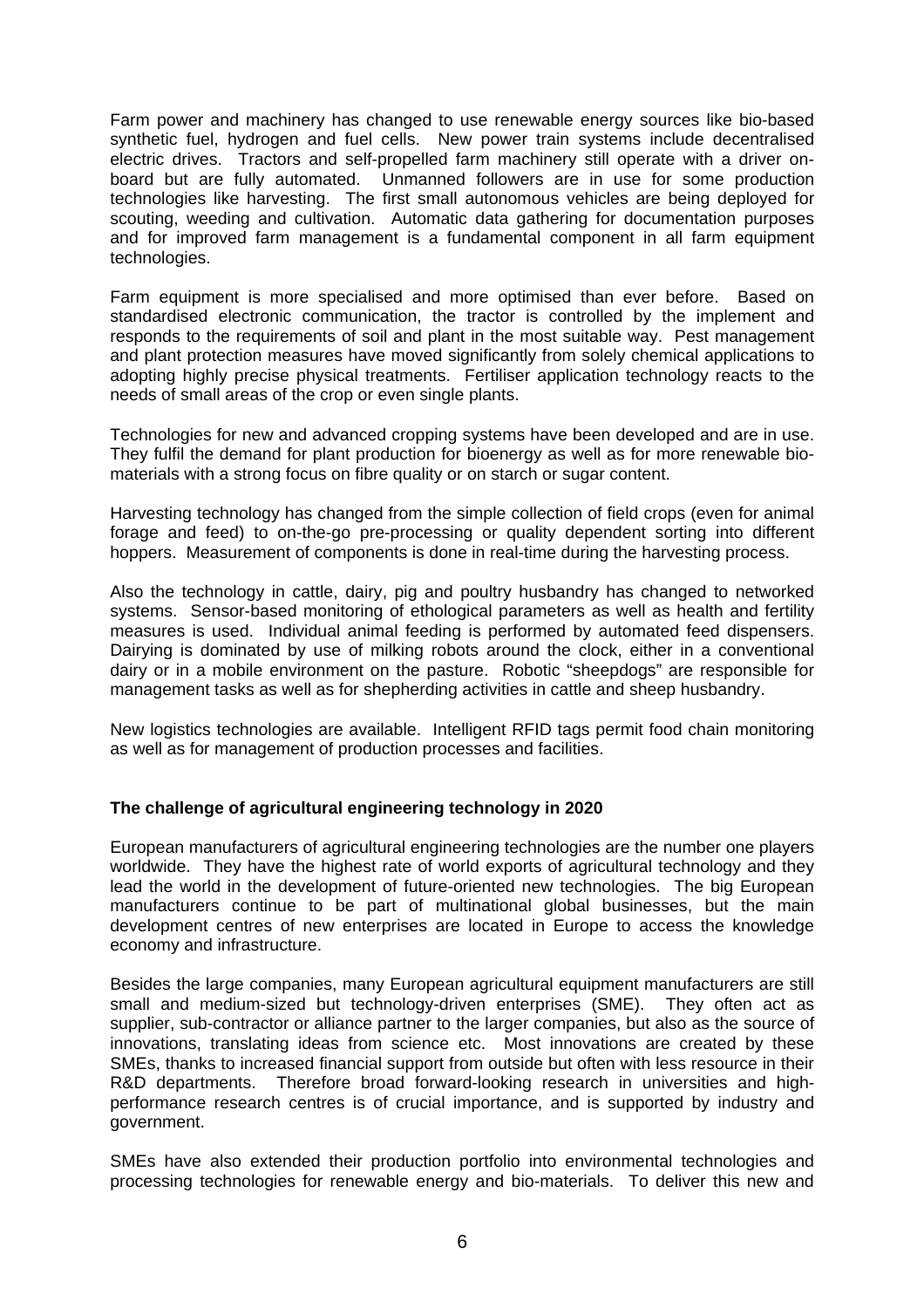future-oriented field of engineering, European manufacturers have taken the worldwide lead in innovation and development.

Overall agricultural technology is an enabling technology, underpinning high efficient processes in agriculture and related areas. It enables:

- production of healthy food and feed and of renewable resources of required quality
- reduction of human workload in all fields of agriculture processes
- high efficiency in agricultural machines and processes
- appropriate animal husbandry
- sustainable handling of natural resources
- maintenance of the landscape and biodiversity

The European Agricultural Machinery industry's worldwide leadership in technology and exports extends beyond tractors and self propelled working machines into specialist sectors such as milking equipment, climate control engineering for greenhouses and livestock production, efficient farm buildings, and precision application of fertilizers, animal manures and chemical sprays. All this is dependent on continuing innovation and development to maintain the world position and the high level of technical employment in this sector. Agricultural technology enterprises are providing the capabilities for the agriculture and food industry to be a major component of the European economy, as well as for the developing sector for biomass utilisation in the production of energy and materials.

To provide these major contributions to European society, to meet the environmental challenges and to provide enough food for the growing world population, concerted actions have been undertaken. They may be illustrated by the technology in the following picture, which becomes common practice in crop farming and in animal husbandry. In order to achieve this vision, networking and coordinated supply of new technologies is essential and is outlined in the Strategic Research Agenda (Chapter II).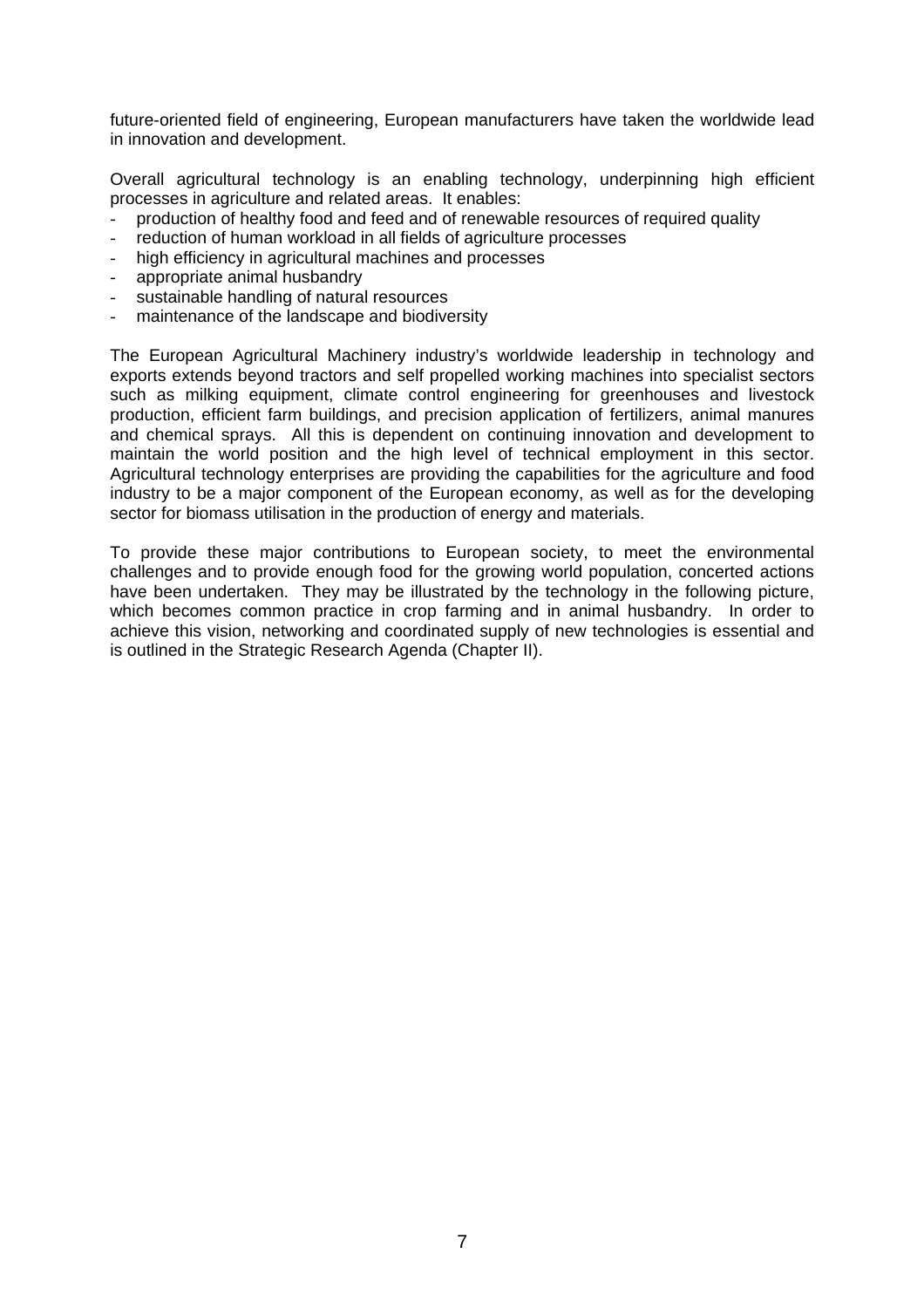## <span id="page-7-0"></span>**Chapter II:**

## **Strategic Research Agenda for European Agricultural Engineering and Technologies**

#### **Summary**

This chapter presents the outcomes of discussions between individuals and organisations representing a broad range of the agricultural engineering sector and seeking to establish a Strategic Research Agenda for European Agricultural Engineering and Technologies. It has been produced following a workshop in Brussels on 31 January 2006 entitled "Keeping ahead of Agricultural Engineering Technologies: Sectorally Coordinated Research and the Road to European RTD" and further meetings of experts and working groups.

The knowledge-based economy that underpins Europe's future aspirations requires significant advances in the technologies to manage food and renewable production. The European engineering industry for this sector is internationally competitive, and has recognised the importance of a coordinated approach to the identification and pursuit of research priorities, and the translation of innovation into practice.

The vision for agricultural engineering ("Vision 2020") presented in Chapter I highlights the major changes expected in the shape of agriculture and the importance of new technologies and new ways of communicating information and making decisions. This second chapter records discussions leading to lists of prioritised research themes under four topic areas: Quality and Product Security; Sustainable Plant Production; Sustainable Animal Production; and Bioenergy and Renewable Materials. It is now important to further extend the engagement with the agricultural engineering community, member state and EU research funders, and the breadth of industry organisations in order to grasp these opportunities. A Working Group has been established under the umbrella of the European Technology Platform, MANU*FUTURE*, to develop these ideas and establish cooperative and collaborative actions.

#### **Introduction and Background**

#### *The background to the workshop.*

Members of the European agricultural technology industry and research institutions have contributed opinions on priorities for the future areas of systems research in the entire field of agricultural and biosystems technology, during the preparation of the  $7<sup>th</sup>$  EU Framework Programme for Research. Particular importance has been attached to ensuring that innovative enterprises operating successfully in Europe contribute their vision of the future to the thematic structure of research support. European associations of manufacturers and engineers have expressly supported an initiative that brought industry and academics together to produce a paper entitled "Building the Europe of Knowledge: Agricultural Technology" early in 2005. The challenge for the workshop in Brussels on January 31, 2006 was to widen the engagement with research and industry communities in Europe and define how this priority area could have greatest impact on the decisions about research initiatives, particularly in Framework Programme 7. This chapter reports the key contributions to that workshop and its outputs, particularly the definition of the Strategic Research Agenda for the area. The discussions following the workshop led to several extensions and adjustments that are included in this paper.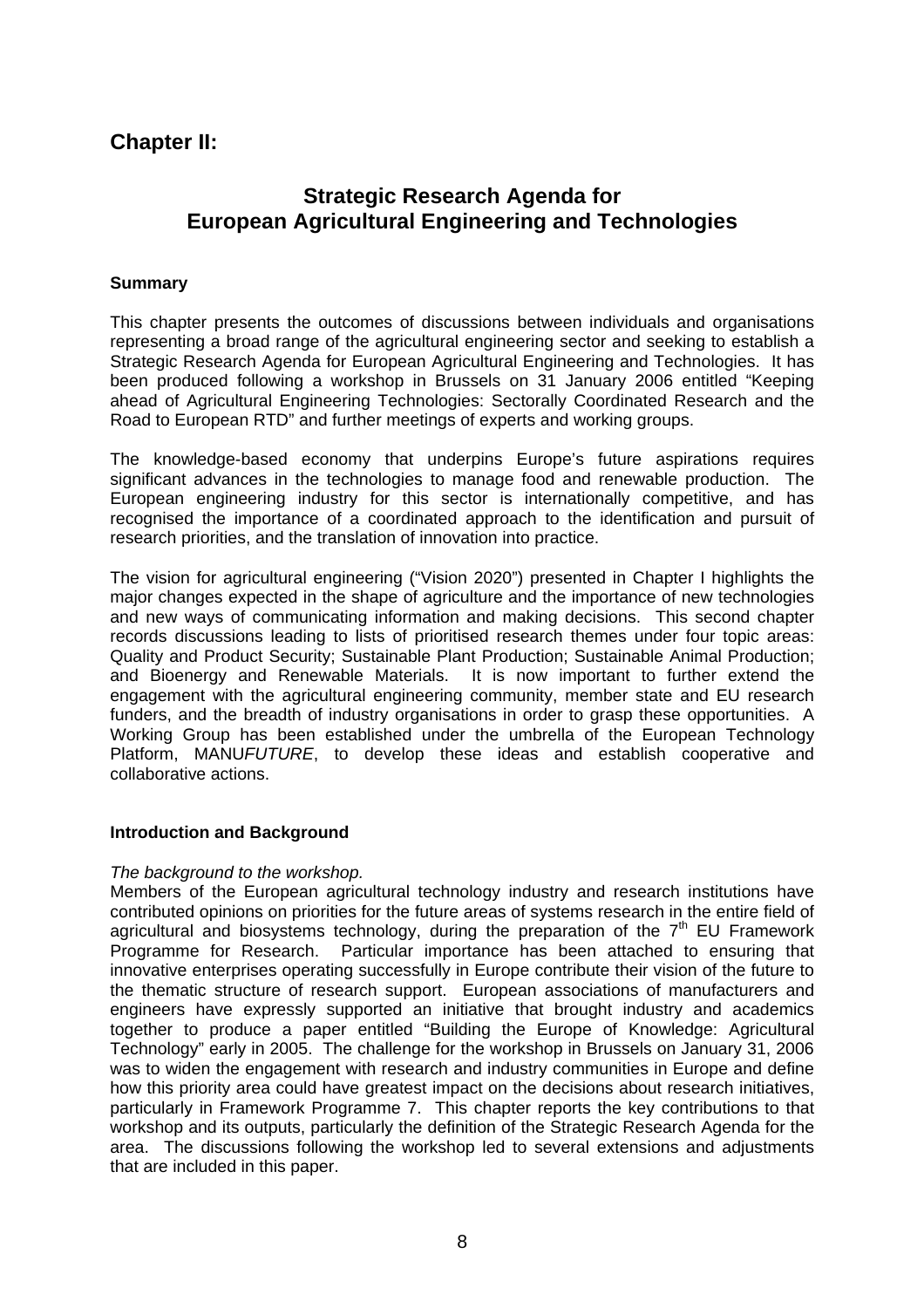The workshop was limited to fifty people by the venue and resources available, but these fifty came from 15 different European countries, representing 6 different companies, 20 Universities and Research Institutes, and 10 Associations and authorities. Its objectives were to:

- Bring an EU-wide group together to translate early ideas into a European view of needs and priorities
- To communicate the progress of the initiative
- To develop a common understanding of the future demands for research
- To establish a working group that can translate the workshop ideas into practical actions that influence research initiatives and implementation of the  $7<sup>th</sup>$  Framework Programme

*EU Research Programmes and European base for agricultural engineering and technology.*  Under the Lisbon Strategy, the EU seeks to become the world's most dynamic and competitive knowledge-based economy by 2010, with research, education and innovation being key contributors to delivering targets on economic growth and employment. New targets have been set for Member States to expand their research budgets to 3% GDP, largely through increases in industrial investment in R&D, and for greater coordination of research policies and activities across the European Research Area.

Within the EU, changes in political priorities and aspirations demand a new approach to agricultural research. Global demands for trade liberalisation and public concerns about the rural environment are leading, through CAP reform and other measures, to new objectives for agriculture:

- Reinforcing farmer's market orientation and entrepreneurial role
- Encouraging competitive agriculture and agro-industry in a world market
- Enforcing standards for environment, food safety and animal welfare
- Steering sustainable rural development

The Agricultural Engineering and Technology Sector is recognised as key to the production of high-quality food and feedstuffs, to Europe's role as a competitive food exporter and to the management of the majority of Europe's land area and green environment, whether for food, feed, or renewable resources or biodiversity and other environmental benefits. The European industry is the major worldwide exporter of agricultural machinery. It leads in adoption of new technology and is an important employer. The research agenda needs to be targeted on knowledge-based products with high potential for uptake and able to deliver efficient sustainable agriculture and land use. Agricultural science and engineering has the potential to produce innovative approaches to problems that include:

- Knowledge-based competitive machinery and process technology
- Food production with documented quality
- Production processes that are fully compatible with environment and animal welfare regulations
- Technology for production and utilisation of renewable resources and efficient use of byproducts
- Efficient machines to operate in optimised production systems, for example more automated tractors and harvesters, equipped with plug-and-play electronically-controlled implements, networked or autonomous or semi-autonomous, guided via telematic links with a control station

Overall the EU goal is to improve competitiveness and sustainability by enabling growth based on research and innovation. The Lisbon goal of creating a European knowledgebased society through collaborative knowledge generation, advanced training and superior education sets a challenge to the research education and industry sectors associated with agricultural engineering to define and deliver on priorities.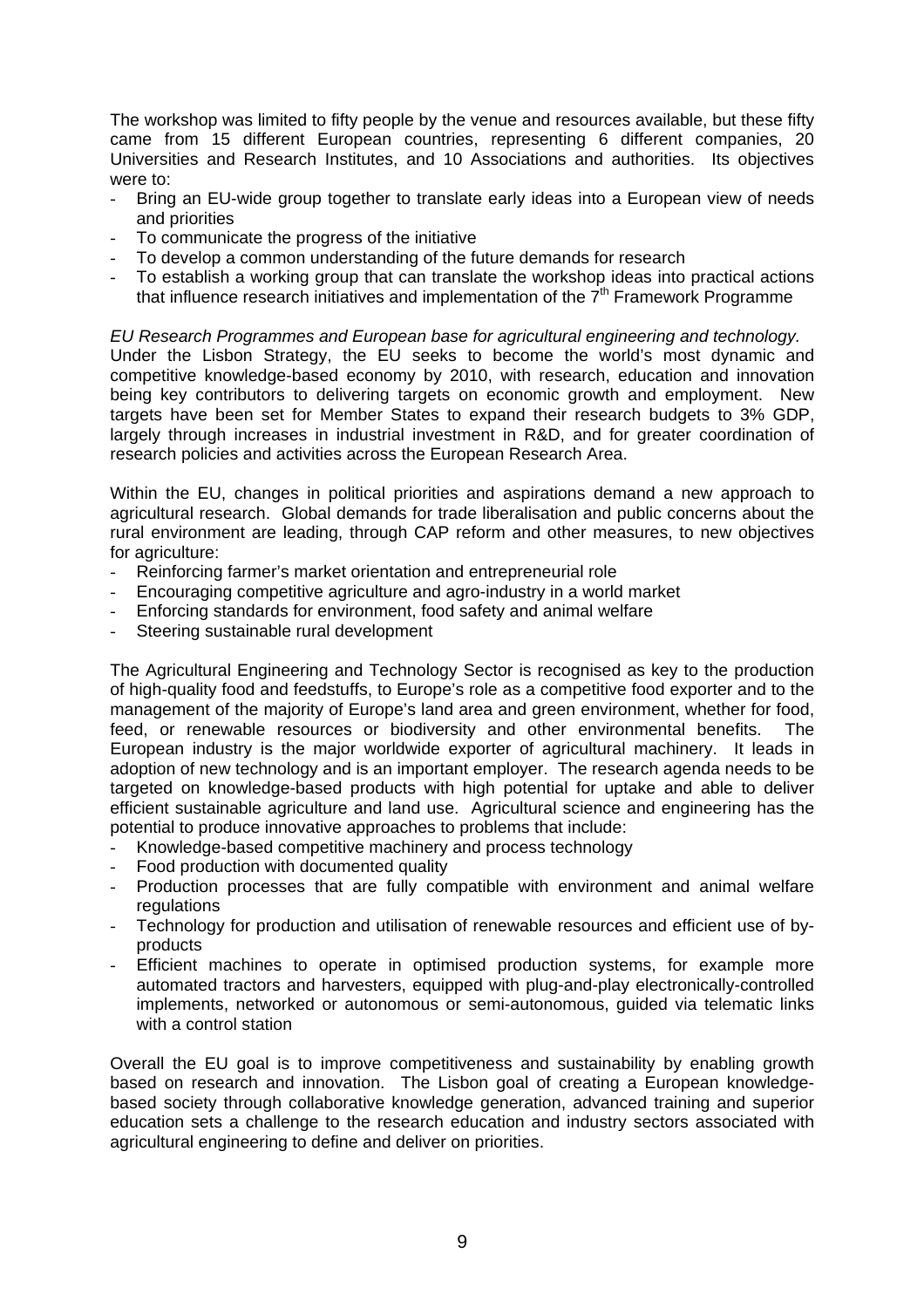Direct investment in research by industry and through the research programmes of Member States will be important in coordinated delivery of these challenges. The Framework Programmes of EU Research provide key elements of the context for coordination, and are offering new mechanisms for industry to engage fully in the development and implementation of the programmes. At this time it is therefore very important to establish how the agricultural engineering and technology sectors can engage with and influence the  $7<sup>th</sup>$  Framework Programme, and become fully involved in industry-led and Member State programmes that reinforce its delivery. The industry is strongly represented in specific European regions (e.g. concentration of SMEs producing livestock technology and crop production machinery in North Germany) and will be well placed to build regional initiatives and collaborations as recommended by the European Research Advisory Board (EURAB 05.041).

#### *EU Framework Programme 7.*

The  $7<sup>th</sup>$  Framework Programme builds on the major strands of past Programmes, addressing collaborative research, frontier research, human potential and research capacity. The agricultural engineering and technology sector needs to influence or contribute to get engaged in the thematic priorities in the specific programme for "Cooperation – collaborative research". The key Thematic Priorities of relevance are:

- 2. Food, Agriculture and Biotechnology
- 3. Information and Communication Technologies
- 4. Nanosciences, Nanotechnologies, Materials and New Production Technologies
- 5. Energy
- 6. Environment

Though Theme 2 addresses agricultural production targets that benefit from engineering innovation, the research drivers of importance to the agricultural engineering industry are also strongly represented in the New Production Technologies strand in Theme 4, and also through ICT in Theme 3. Bioenergy and the broad challenges set by agriculture's impact on the environment are relevant to the targets in Themes 5 and 6.

*Theme 2: 'Food, agriculture and biotechnology'.* The key objective of this theme is to build a European Knowledge-Based Bioeconomy, capable of responding to social and economic challenges (including sustainable food production and sourcing clean biomaterials from renewable resources). The programme has three strands:

- Sustainable production and management of biological resources from land, forest, and aquatic environments
- "Fork to farm": Food, health and well being
- Life sciences and biotechnology for sustainable non-food products and processes

Under strand 1, there is particular importance for the agricultural engineering and technology sector in:

- Enabling research on converging technologies
- Development of new technologies and equipment for safe and sustainable production
- Animal welfare and safe disposal or reutilisation of animal wastes
- under strand 2 in:
- Improved food and feed processing
- Efficient management of by-products, waste and energy
- Improved quality and safety of food and feed

and under strand 3 in:

- Improved outputs for energy, environment, and high added value industrial products
- Novel farming systems
- New bio-refinery concepts
- Forestry and forest based products and processes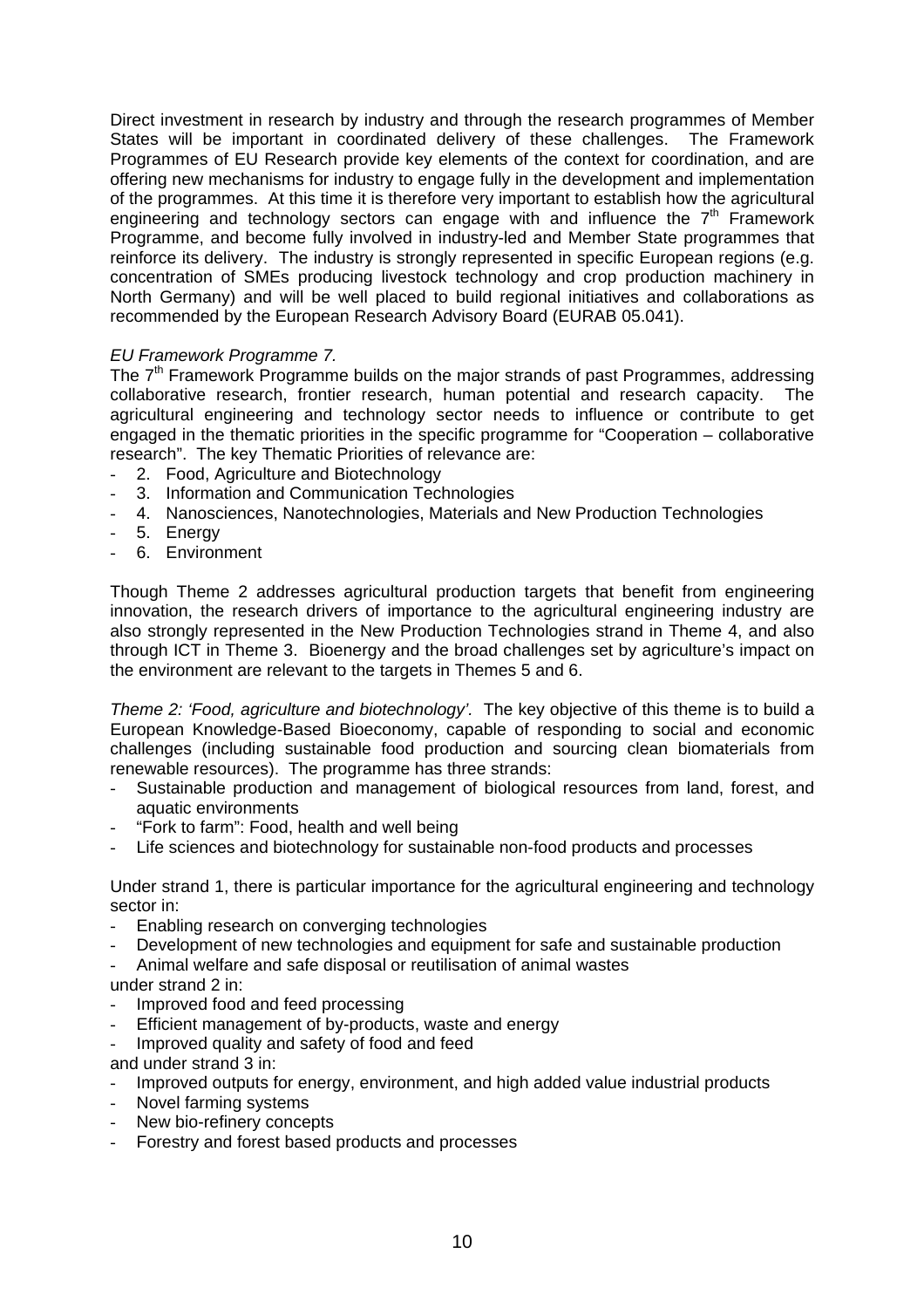*Theme 4: 'Nanosciences, Nanotechnologies, Materials and New Production Technologies'.*  This diverse theme has the objective to improve the competitiveness of European industry and ensure its transformation from a resource-intensive to a knowledge-intensive industry, by generating breakthrough knowledge for new applications at the crossroads between different technologies and disciplines. The four strands are:

- Nanosciences and nanotechnologies
- **Materials**
- New production technologies
- Integration of technologies for industrial applications

Under these strands, relevant opportunities include:

- Enabling new products and processes, including the use of biomaterials and their processing
- Innovative production capabilities
- Integrating production technologies in sectoral and cross-sectoral applications

#### *European Technology Platforms.*

It is recognised that the goals for the development of the EU knowledge-based economy under the Lisbon Strategy require effective engagement of industry and other stakeholders to provide a shared vision on priorities, maximise coordination of research and to mobilise public and private funding sources. The establishment of European Technology Platforms by stakeholders, led by industry, is proving a key contribution to this process. They are proving to be powerful actors in the development of European research policy, in particular in orienting the Seventh Research Framework Programme to better meet the needs of industry.

The overall concept for ETPs is of "Stakeholders, led by industry, getting together to define a Strategic Research Agenda on a number of strategically important issues with high societal relevance where achieving Europe's future growth, competitiveness and sustainability objectives is dependent upon major research and technological advances in the medium to long term". The common vision for the technology should ensure that a critical mass of research and innovation effort is mobilised.

Of specific importance and relevance to manufacturing within the agricultural engineering sector is the MANU*FUTURE* Technology Platform, whose activities are outlined below. This ETP has already recognised the importance of links to other ETPs. From the perspective of agriculture, the ETPs of specific relevance to the development of research include 'Global Animal Health', 'Food for Life', the Industrial Biotechnology section within 'Sustainable Chemistry', and 'Forestry Resources'.

*The* MANU*FUTURE Technology Platform*. The debate about the European manufacturing of the future began with a conference challenging the "role of research and education for European leadership" in December 2003. This led to the establishment of one of the earliest-formed Technology Platforms, MANU*FUTURE*. This ETP has the objective "to develop a 'research and innovation' strategy based on a long term vision for a field where there are many technological and economic variables and in consequence to assist the transformation of the European manufacturing industry towards a knowledge-based economy and the achievement of a world leadership in manufacturing". This is recognised to be particularly relevant to the renewal, revival or restructuring of traditional industrial sectors.

Manufacturing is a major sector in the European economy, contributing 41% of value added and 30 % of jobs in the EU-25. The challenge from the Asian economies is a major driver to shift from a resource-based economy to a knowledge-driven economy, thus improving the competitiveness of EU industry in accord with the Lisbon Strategy.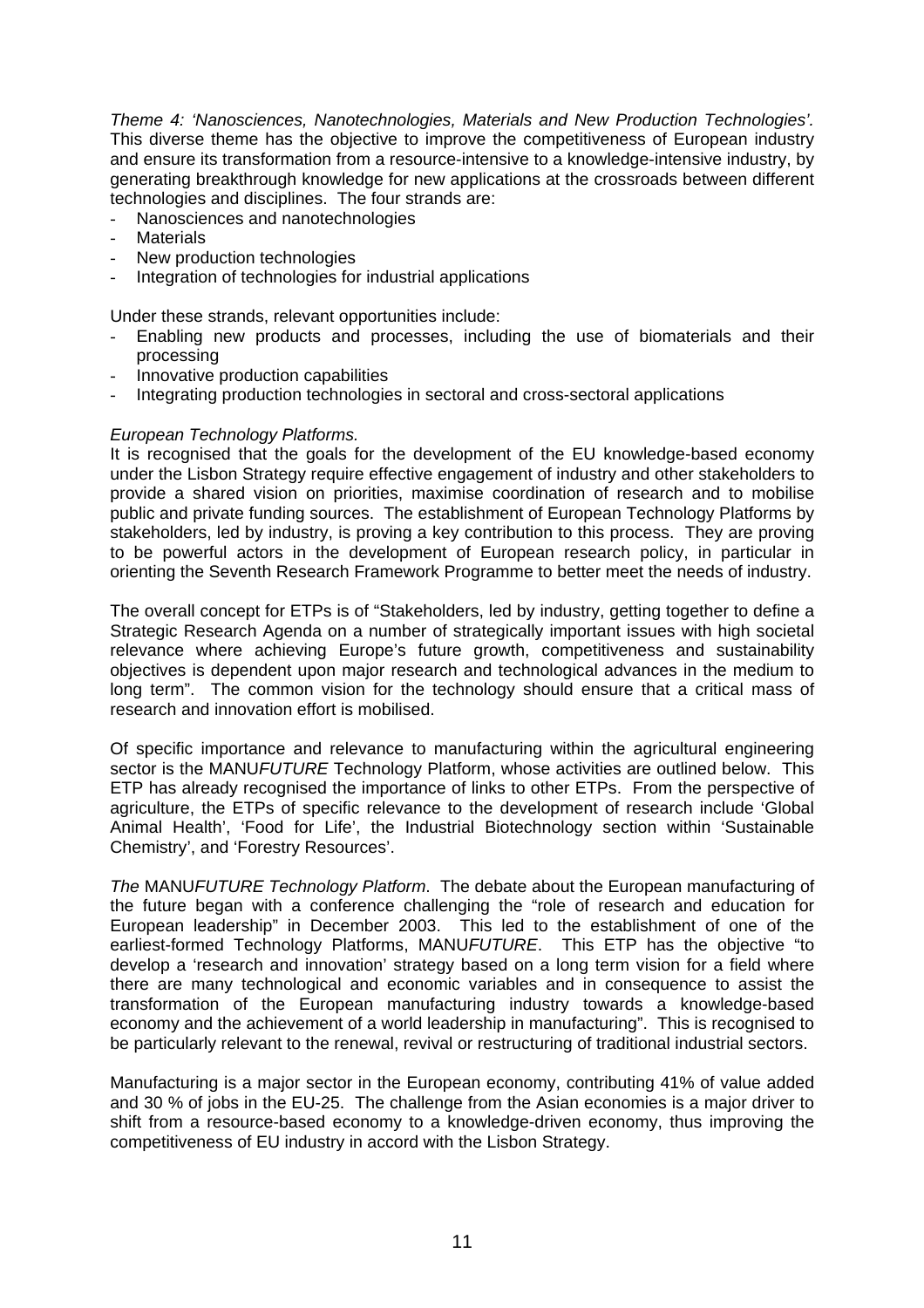The ETP (www.manufuture.org) produced a Vision 2020 at its conference in 2004, and presented a Strategic Research Agenda in June 2006. Workshops identified an extensive list of important research areas for each sector, and discussed prioritization of these areas. It was recognised that some research should be carried out with partners outside Europe, for example where global manufacturing, global initiatives (climate change, environmental issues) and global standards are involved.

The agricultural engineering industry in Europe has already engaged closely with the MANU*FUTURE* Technology Platform, and considers that many of its interests can be developed and targeted on research initiatives within Europe through the development of a sectoral activity within the ETP.

#### *SCAR: ICT and Robotics for Agriculture*

An important final component within the research infrastructure for Europe is SCAR, the newly reformed Standing Committee for Agricultural Research, now under DG Research. SCAR's role is to support the Commission and Member States towards better coordination of agricultural research across the European Research Area. As well as high-level strategic discussions and support for cooperation, the Committee has established a range of working groups, including collaborative working groups (CWG) to develop specific topics deemed of high priority. These collaborative working groups are important in the development of a Common Research Agenda for agricultural research across Europe.

The CWG of greatest relevance to agricultural engineering is 'ICT and Robotics in Agriculture' and this group has already made considerable progress bringing together the national and regional efforts and resources in this area in Europe. It is also developing a vision of the research agenda for the area. It highlights the importance of new and advanced technologies for future developments in the agricultural sector, and provides a further opportunity for influence on the implementation of Framework Programme 7, particularly at the interface between themes, where agriculture, ICT and manufacturing may have common interest in a coordinated initiative to meet the distinctive challenge that bioproduction systems bring.

Other CWGs may have relevance to the application opportunities for innovative engineering concepts. They include 'Renewable Raw Materials for Non-Food Industries' and ones addressing specific issues relating to Mediterranean agriculture, sustainable development, and climate control in greenhouses and livestock housing.

#### **Industry Research Needs**

European agricultural engineering and technology is of worldwide importance to food production and to meeting the foreseeable increase in world demand that will result from population growth and increasing incomes in developing countries. The challenge for the industry is to develop and implement systems that produce high-quality and safe food and feedstuffs whilst also being efficient, environmentally acceptable, and sustainable. These systems of appropriate agricultural technology are also required for production and utilisation of renewable raw materials and must also take into account the social implications, e.g. the shaping of rural areas, the preservation of cultural landscapes, etc.

The economic importance of the agricultural technology industry to society in Europe should not be underestimated. In the agricultural machinery industry alone (without considering animal production technologies) 250,000 people are employed in the EU-25 countries, in 4,500 businesses of which 1,065 have more than 20 employees. In addition, there are a further 125,000 related jobs in business and trade. Agricultural technology enterprises provide the capabilities for the agriculture and food industry, a major component of the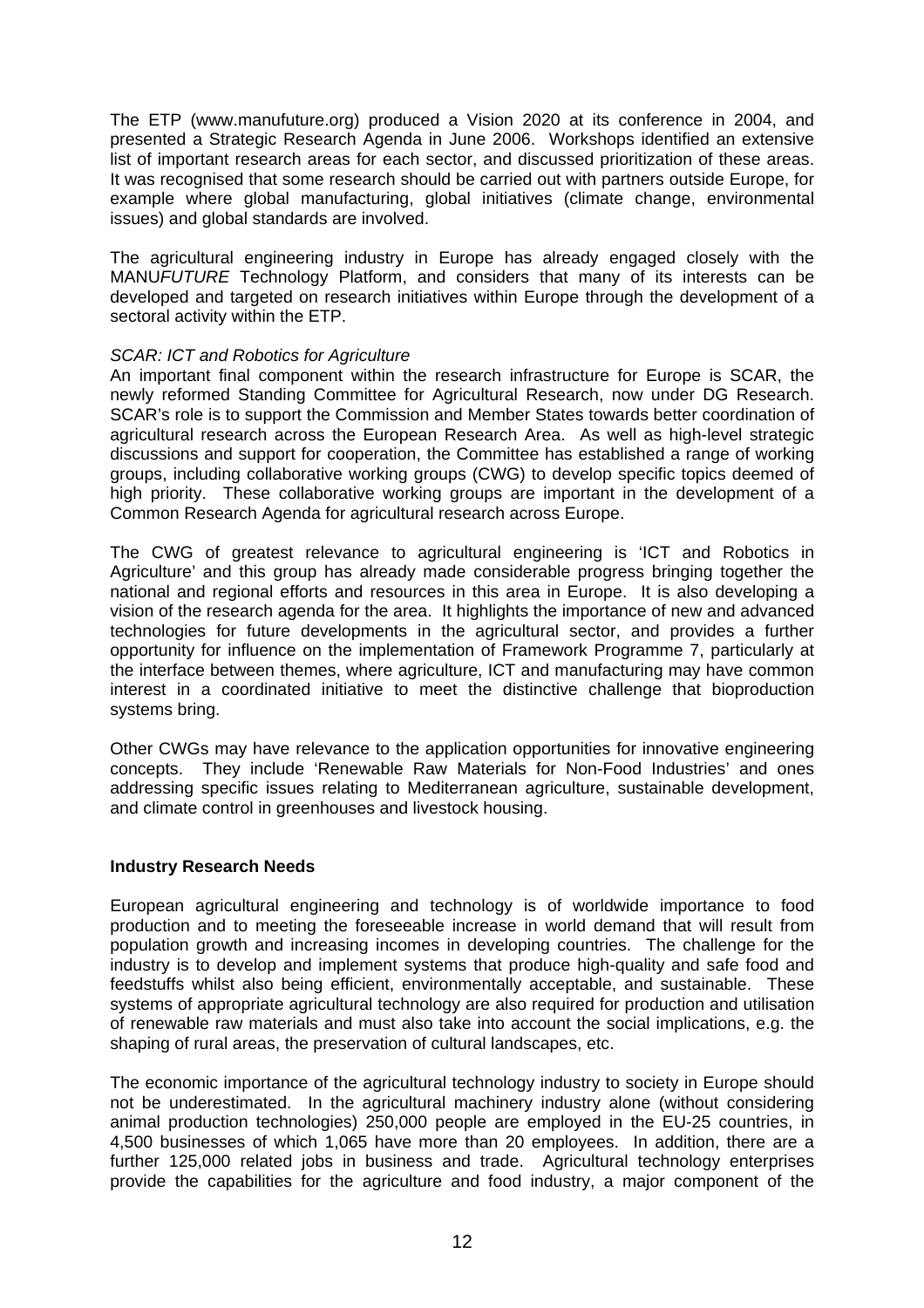European economy, as well as for the developing sector for biomass utilisation in the production of energy and materials. The decline in the proportion of household budgets spent on food (in Germany from 44% in 1950 to around 16% now, including 4% for luxury items) highlights the importance of economic efficiency in food production. Highperformance, cost-efficient agricultural technology innovations have contributed greatly to price stability of foodstuffs and the associated benefits in terms of social welfare. The European Agricultural Machinery industry has become a worldwide leader in technology and exports. The total turnover of European manufacturers of agriculture machinery and tractors in 2004 was 19.7 bn €. There is considerable trade between countries within the Community but also 22% of production is exported from the EU-25 countries. Competition from America (North and increasingly South too) is already strong and competition from Eastern Europe and Asia will be there soon. The whole European Agricultural Machinery industry must continue to innovate and develop if it is to maintain its world position.

The industrial sector of agricultural engineering is characterized by a few large businesses (4 enterprises have turnovers  $> 1$  bn  $\bigoplus$  and a very high number of small and medium sized enterprises (SMEs). All world-leading companies have facilities in Europe. The bigger companies invest between 2 and 4% of their turnover into product development. That is enough for the mid-term (5 years) innovation process. Significant underpinning research however can only be done by one or two companies, if at all. The others are mostly developing just for the next generation of products - and that will be not enough for the challenges of the future. The agricultural technology industry contributes considerable added-value to the European economy and also makes major impacts on environmental goals through systems engineering and process technology. It must continually develop innovative high-tech solutions in order to be able to produce agricultural products economically in accordance with exacting quality and environmental requirements within Europe's high wage economy. Investment in research and technology innovation is therefore essential now to meet the requirements of industry, government policy and society.

Agricultural Technology is an enabling technology, underpinning high efficiency in agriculture and related areas through advances in systems, machines and processes. It contributes to the production and handling of safe food, feed and renewable resources of required quality. It enables reduction in human workload and use of appropriate animal husbandry, and enhances the sustainability of natural resources and the maintenance of the landscape and biodiversity. The future vision for these areas has been described in Chapter 1: Vision 2020.

Innovation is needed for new products, but also for processes, tools etc. Therefore we need well-educated engineers and high-level research outputs. In the  $21<sup>st</sup>$  century we find agricultural engineering research institutes and universities have developed a worldwide recognized expertise that is not fully put to use for future industrial developments due to limited public support and unnoticed challenges facing our agricultural and rural communities. We must strengthen university departments and research institutes and ensure that their research work can provide the backbone for future product innovations. We also need well-educated engineers as drivers of the innovation process. We have to act now if we are to sustain the leading position of our agricultural machinery industry. In many parts of the sector, SMEs are an important element of the industry base delivering technical solutions, and will be integral to future developments.

The highly-skilled people and the know-how in Europe have allowed the industry to reach a high level of technology, and develop high-end solutions in many sectors. This includes, for example, fuzzy algorithms in automation solutions, laser sensors for edge detection, high accuracy GPS systems for location and navigation, ICT for remote maintenance, etc. We can now drive the industry further to meet key EU development goals:

Increasing R&D expenditures and dynamic knowledge growth in an important enabling technology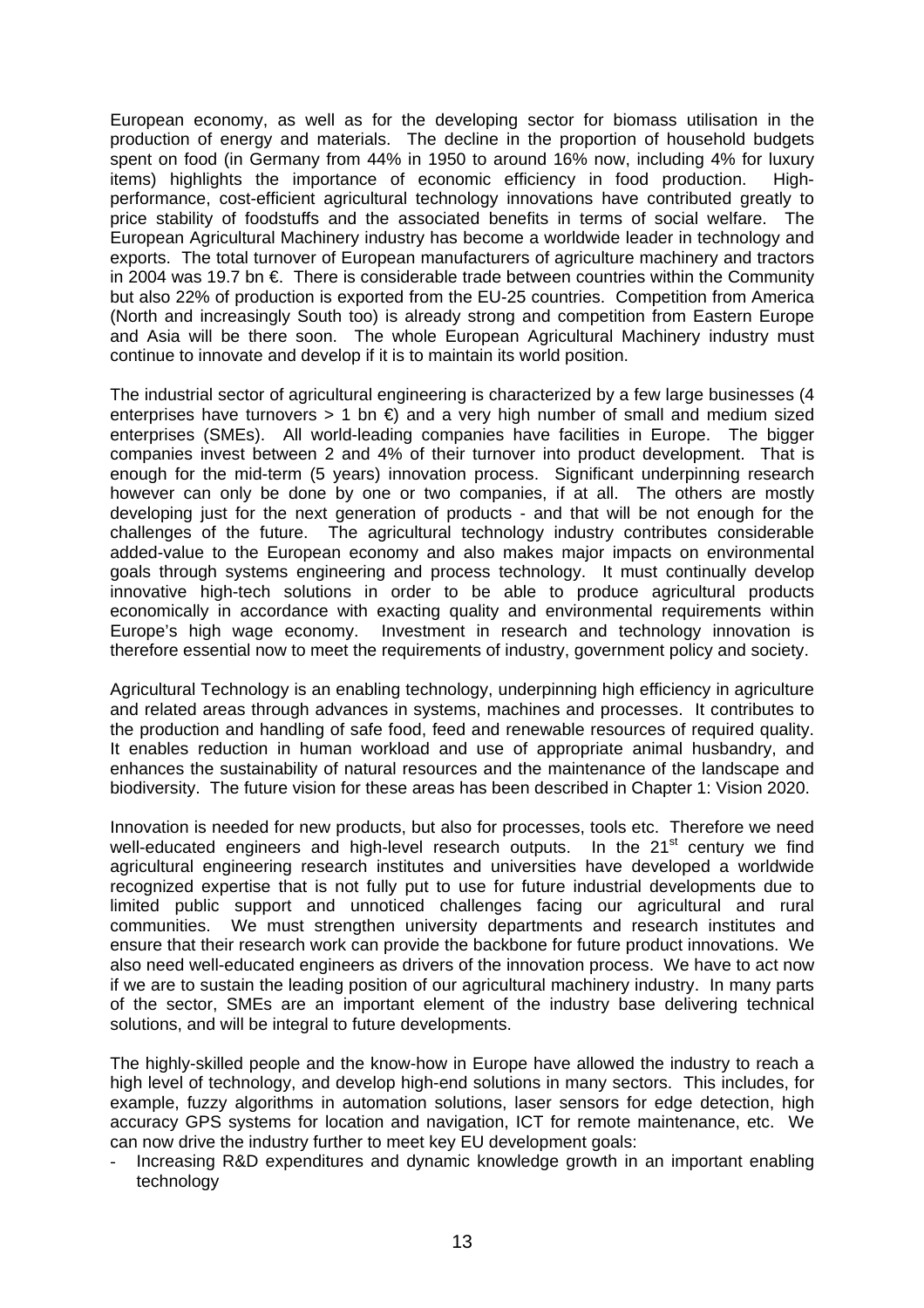- Sectorally coordinated research involving SMEs
- Innovative, competitive and expanding agricultural machinery industry
- Enabling economic production of high quality safe food and renewable resources
- Strengthened European position as a leading exporter of food and machinery

European industry and governments therefore need to engage in a strong research agenda that addresses opportunities like:

- Automation and ICT requirements for both advanced land-based production systems and innovative machinery manufacture
- Energy-efficient machines and production systems, including bioenergy production
- Machines and systems that protect the soil, water and aerial environments, minimising use of energy and water
- Increased use of technology in rural communities, providing and sustaining employment in attractive well-paid jobs

Ting and Grift (Resource magazine, ASAE, October 2005) have highlighted the challenges and opportunities for automation in bioproduction and these messages highlight the opportunity we need to take in Europe. The challenges are to

- make return on investment attractive
- optimise systems by proper integration of automation, culture, and environment
- balance fixed automation and flexible automation (i.e. identify the appropriate level of machine intelligence)
- consider multiple use of machines or parts of machines
- address the limited market demand and acceptance,
- continuously improve research development and education capabilities in order to grasp these opportunities there is a requirement for
- a higher technology acceptance level
- building on the past success of agricultural engineering technology
- using the excellent communication systems and platforms for sharing technical advances
- and improved economic viability for automated systems
- with potential spin-off technologies and ability to facilitate implementation of emerging technologies.

#### **Science Developments**

Agricultural and other complex biological systems (biosystems) pose a complex set of scientific and engineering challenges that need to be addressed if engineering solutions are to deliver new and more sustainable production systems. The agricultural and biosystems engineering research base in Europe has the capability to progress the underpinning science and work with industry to deliver solutions. The mission of the agricultural engineering and technology community is to propose engineering research and innovation capable of speeding up the rate of agricultural transformation in Europe, securing high added value employment with efficient production systems (of raw and processed products) in a knowledge-driven economy.

The characteristics of the problems include:

- complexity of biological objects and systems operating at different scales of time and space
- time variable nature and dynamics of these systems
- processes that are frequently non-linear
- high degree of variability and disturbances
- major interactions determine key processes, e.g. between machines and soil, crops and weather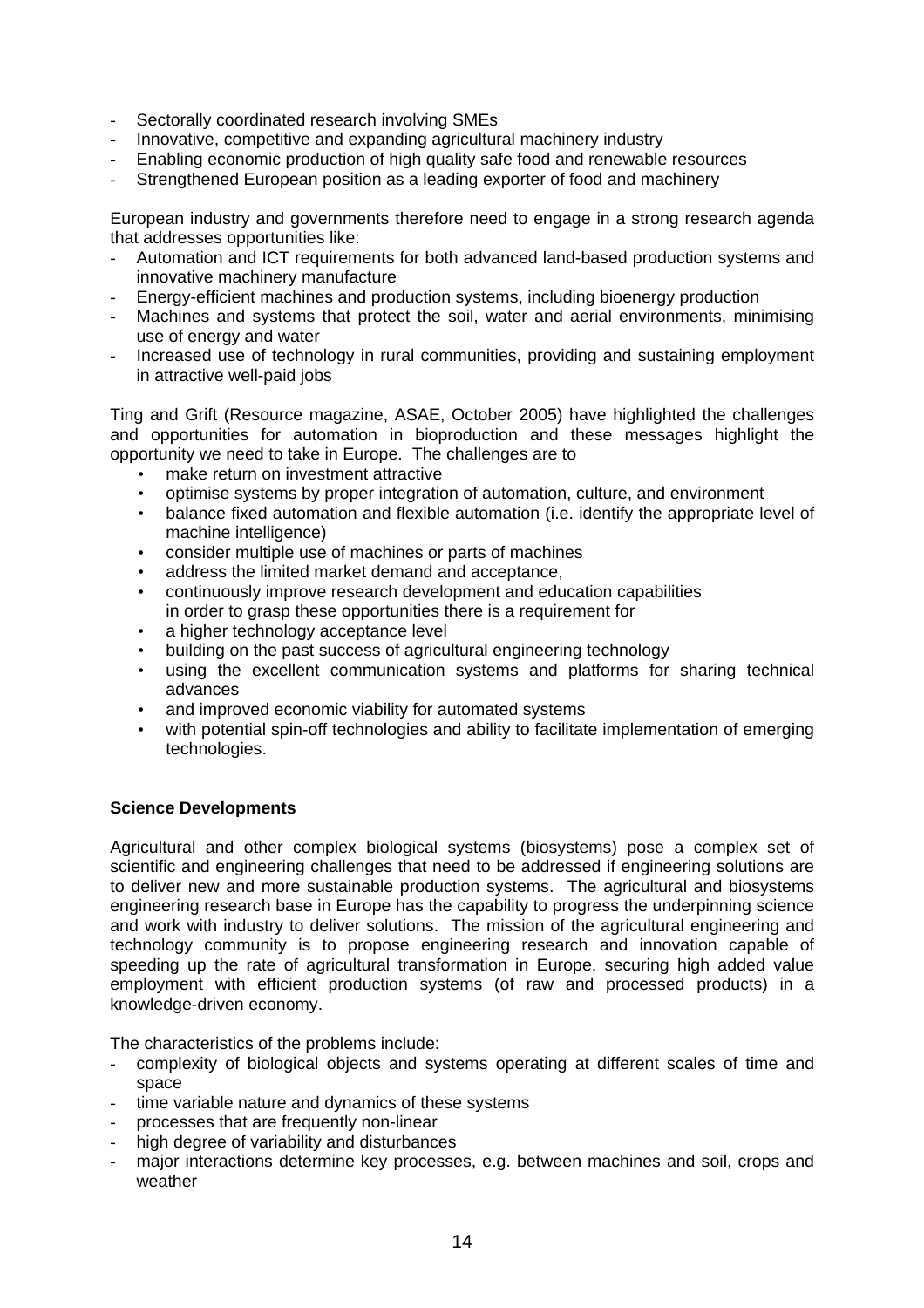We are in a position at the start of the 21<sup>st</sup> century to address a number of these challenges, and produce solutions that can be put into practice. Among the critical advances are

- the development of mathematical techniques to handle uncertain (fuzzy) systems and identify probabilistic approaches to manage them
- the availability of high speed and low cost devices to process information rapidly and define optimal decisions
- rapid communication systems that allow information from field machines, remote sensors and databases to be utilised in complex decision processes
- increasing availability of new physical and biological sensors (biosensors) that are the first step in monitoring system performance and open the door to real time control
- increased understanding of the performance of biological systems and materials at the finest scales (nanotechnology and molecular science)

We can consider automation as an example area that draws on many of these opportunities and will be critical in delivering new engineering systems for sustainable land-based industries in the future. Many agricultural systems currently require substantial manual labour at low skill levels (and therefore poorly paid) and in difficult environments. Automation is an important target if these production systems are to be sustainable within Europe. The delicate nature of fruit and vegetable harvesting and the risks of repetitive strain injury associated with manual handling operations are particular examples. Others arise in the high levels of aerial pollutants in livestock or mushroom production environments. Automation and new technology can redefine environments and reduce loads on the workforce, whilst also bringing in higher skilled employment associated with new machinery management.

Addressing these issues raises challenges in relation to:

- Safety and quality demands: monitor and control growth and development as well as treatment needs at the level of a single plant (or animal) or of a small area in the field
- Measurement and quality control (chemical/physical state, physiological development, disease incidence, future text/taste) during the growing process
- Tools for flexible chain management: optimal process control for growing (rearing) and harvesting to meet customer requirements, not just production-oriented

A major new demand will be for data harvesting and mathematical modelling. The systems models must be appropriate to practical management of the processes, leading to decision models. The modelling methods will need to be able to interpret variable and uncertain data as an input to decision-making. This is a vital element if we are to get strong solutions based on automation or utilising new sensing systems. The innovations here will open up control opportunities and in addition the availability of extensive, accessible and detailed records will open routes to enhanced traceability and communication in the food chain.

In delivering the advances in science and innovation, it will be important to take a holistic approach, and marry the advances that will be available from biology and engineering, and from science and industry. Co-design or co-engineering will be important so that design of equipment is achieved through close cooperation between engineering and biology/agronomy. Inspiration from biological systems may also be key to future developments, as new materials and novel actuators are introduced.

The opportunities that new science in these areas can deliver, in conjunction with developments in materials science, power train technology and a wide range of other disciplines that feed into operational systems for agriculture and land use, are best highlighted through identifying research themes within major topic areas for agricultural technology.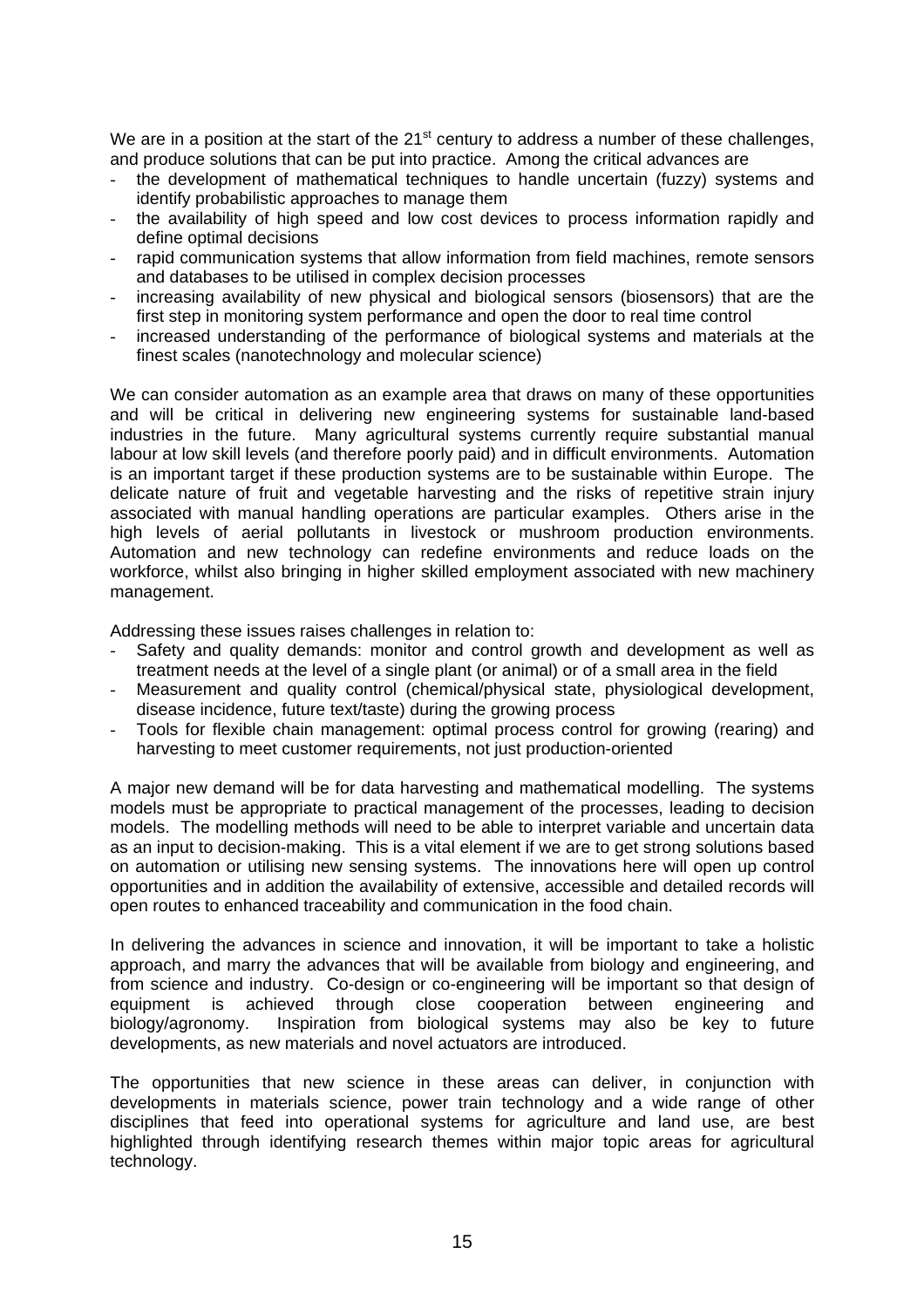#### **Future Fields of Research**

The discussions at the workshop addressed four topics: Quality and product security; Sustainable plant production; Sustainable animal production; Bioenergy and renewable materials.

#### *Topic 1: Quality and Product Security*

Quality assurance in agriculture and food production is increasingly becoming a matter of public importance, and is the subject of EU regulations on food safety and feed hygiene. The approach builds a comprehensive concept of quality that extends from farm to fork, including process quality and hygiene management as well as specific attributes of the product itself.

In agriculture, process quality control begins with the selection of the production location and seed, and extends to the ability to deliver outputs from the farm to the consumer in ways that preserve key characteristics that the consumer desires, with minimal risks. The future vision is of comprehensive quality management that delivers consumer specifications. The organisational solutions for quality management in food production must give due regard to technical feasibility and economic efficiency. Some of the topics and issues raised here closely parallel priorities identified by the Food for Life ETP.

*Sensor development and application*. Sensors enable data capture for automatic control functions and documentation. They are therefore of central importance for future quality assurance tasks and procedures. In the plant production process chain, the use of sensors is particularly important for the capture of process and quality parameters concerned with growth, harvesting, transport and logistics, storage, preparation and selection, and processing. Density and crop mass measurements based on laser, radar or lidar can help in risk assessment for diseases or can serve as inputs for predictive models for crop quality or expected quality of the end product.

During growth, parameters influencing future product quality need to be captured. In this approach to developing "speaking plants", changes in mass and constituents during the growth period provide significant indicators. Crop information concerning growth conditions (e.g. water stress or nutrient deficiencies) and plant health (e.g. mycotoxin risk) can support important decisions concerning subsequent crop management measures and harvesting.

For optimal timing of harvesting, sensors are required that can determine crop maturity. Recording plant product parameters, e.g. using near infrared (NIR) measurements, will permit separation into different quality levels in the harvesting machine or in the subsequent transport or storage chain. The recording of quality data facilitates operations and provides new opportunities e.g. for the control of marketing or for bringing the product to the market at the optimal quality stage. In addition measurable parameters corresponding to the subjective quality perceptions of consumers, e.g. the crispness of cucumbers and the tenderness of asparagus, must be found or further developed. For further processing, plant agricultural products must be unambiguously classified. In future, product identification using a "biological fingerprint", combined with recorded quality characteristics, will be able to provide product-oriented traceability that can extend beyond processing. The widespread implementation of new sensors and sensor applications linked to rapid analytical systems can support quality evaluation throughout the production process.

For livestock production, similar sensor developments can capture components of conditions and product quality throughout the chain from animal feeding to livestock product distribution. New sensing methods, particularly based on biosensors, can be expected to enhance biosecurity and address concerns about disease.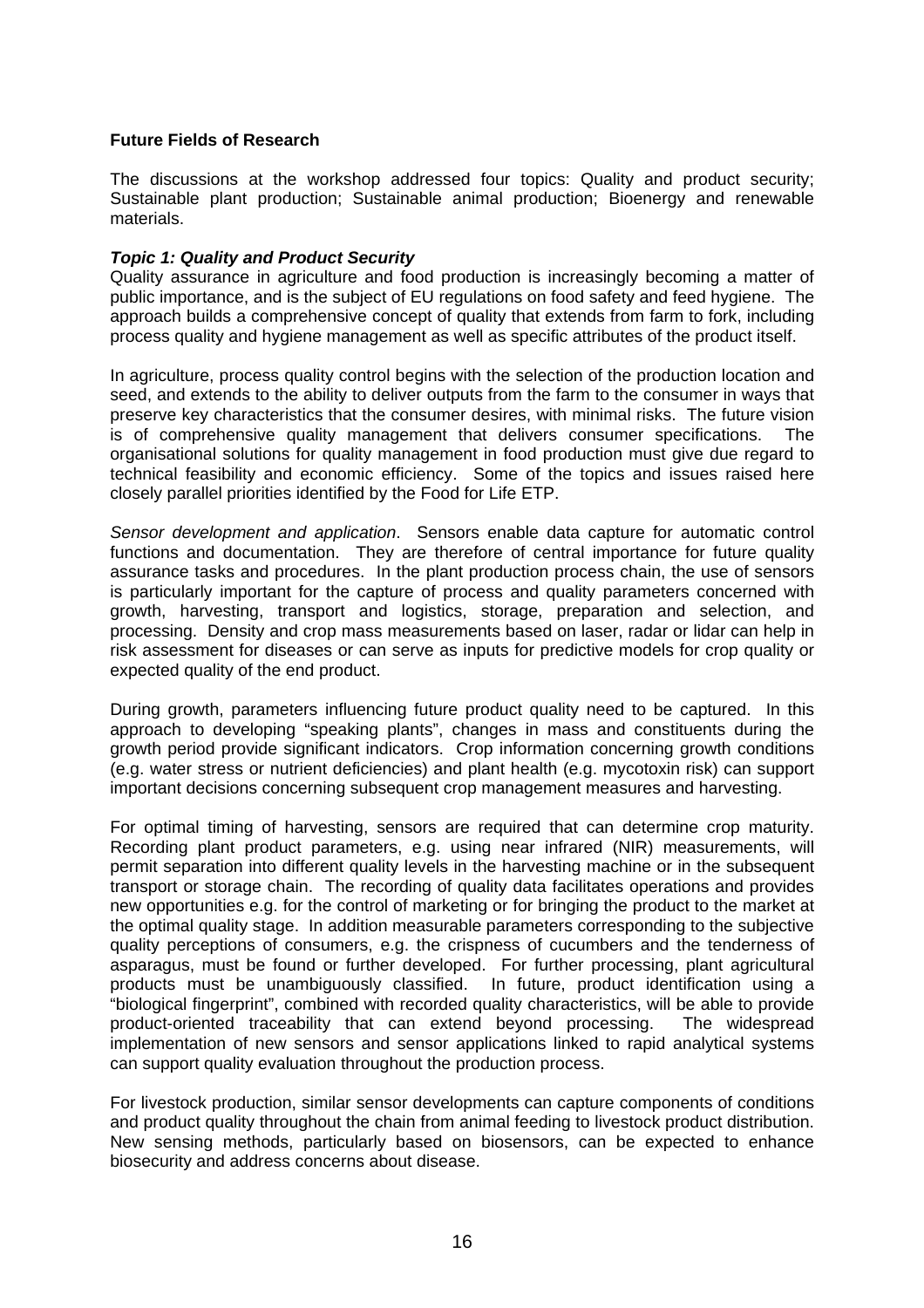*Documentation and information management.* Automated data capture relating to work and product applications (e.g. for fertilisation and plant protection) will require a focus on the processing of sensor data to generate information and on one-time documentation. Automated data capture during work processes and automated data transfer, e.g. via wireless transmission to a central management system in the agricultural business, can lay the foundations for one-time documentation and traceability purposes. The data will also need to be processed to generate information for internal optimisation by control processes or expert systems, or through intervention of external experts. Appropriate data formats need to be developed for the entire data flow through and beyond the business to external organisations.

For such tracking and tracing of agricultural intermediate and final products, records of procedures carried out at individual process levels will need to be made available to other parts of the system. Here research is required concerning integrated data management and product-identifying hardware. In order to achieve integrated data management, it is necessary to define the information required within and beyond individual process steps. Data formats must be standardised for all hardware systems, so that information can flow smoothly. It will be necessary to integrate protocols across many agricultural machine systems, establish standardised communications between machinery and farm management applications for operational data capture, and link to future telecommunications systems. Documentation of all operations during crop production will eventually help the agricultural sector to better understand the production processes at a detailed level. It is already noticeable that, in sectors where such documentation and monitoring systems exist, it is possible to strongly reduce chemical use while maintaining a healthier crop.

Identification in and beyond the individual levels of processing will present considerable challenges, especially in the case of bulk commodities. Initial approaches including miniaturised radio-frequency identification (RFID) tags and isotopic and genetic markers seem promising, and must be further analysed and developed in terms of technical feasibility, cost and user-friendliness. New service opportunities arise from the need to support traditional supply chain participants in realising documentation systems.

#### *Topic 2: Sustainable Plant Production*

Sustainable plant production requires management and utilisation of natural resources in the light of modern agricultural knowledge, in order to conserve or enhance the environment, biodiversity and landscape whilst producing products required by the market at competitive prices. This means that sustainability has always to take into consideration the ecological, economical and social aspects. Production processes and the utilisation of farmland must contribute to increasing soil fertility and quality, and must ensure sufficient crop yield and quality for the farmer year on year. Production processes also need to be developed and adapted to the social requirements of consumers and society. Soil conservation, the elimination of erosion, the reduction of flood risks or of mud flows into urban areas or rivers are requirements to which engineering and technology must respond. This will require different approaches depending on location, climate regions and terrain conditions. Innovative agricultural engineering and technologies have to provide technical and business solutions to meet these demands.

Future farm concepts will be based on integrated systems along the value-added chain of production. Technical, operational and organisational solutions for setting up networks have to be developed as a continuous system. All stakeholders from management, production technology via quality assurance to logistics, maintenance, service, and consulting have to be involved.

In order to ensure that production processes maintain or enhance soil quality, a range of integrated research approaches will be required. Crop rotations and soil management will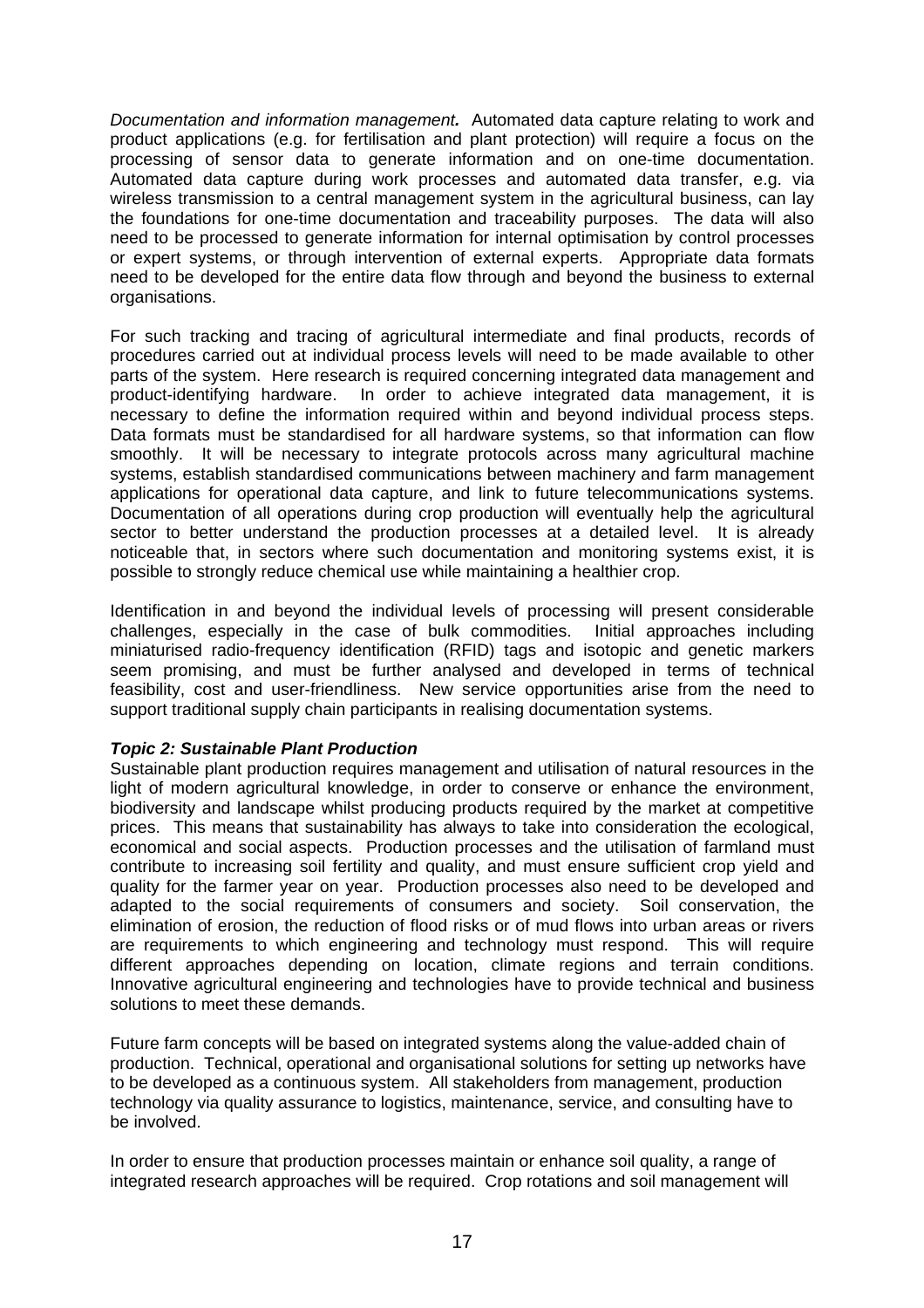need to work together, using high performance crops that can improve soil conditions alongside soil tillage methods that protect soil and minimise energy use and cost. It will be important to link with developments in machine design, particularly the use of new light materials that can minimise machine mass, in order to reduce compaction and damage. New machine concepts and undercarriage solutions will be necessary. The long-term soil response to agricultural and technical changes has to be investigated. The resulting understanding will need to be built into decision algorithms and decision support systems for soil tillage adapted to the location and the specific crop.

Novel management of material flow will be needed, whether of inputs or crop outputs. Key to this will be innovative methods of sensing, interpreting and utilising data that characterise the crop, its environment and processes for crop management. This information can then be an integral part of product traceability and quality assurance for the food chain. Advanced machine systems will be needed that can utilise the information for management purposes, either as part of current operational machines or through the development of task-specific micro-robots. In particular, systems that have the capability to adjust inputs in relation to local crop or environmental needs will advance the concept of precision in crop management e.g. in fertiliser application and plant protection. This will be an integral part of a whole farm and landscape approach to minimising environmental pollution, and sustaining biodiversity and unfarmed ecosystems.

The advanced engineering technologies required will include robotic systems, advanced engine and drive systems, and automatic guidance concepts. Efficient energy use can be improved through development of environmentally-friendly and intelligent drive systems, using state-of-the-art drive management, and improved and safer chassis design. More ergonomically designed and efficient human-machine interfaces are needed, especially when new devices are included (such as on-board computers). With these knowledge-based solutions, new agricultural machinery including tractors, self-propelled working machines and a wide variety of implements can successfully compete in the international marketplace. Automation and robotics can contribute to efficiency in use of inputs, by precise targeting and application, and in operation of systems by linking automatic guidance with management of field operations.

Advances in sensors and the translation of data into management information will be important to delivering new science concepts into practice. Mathematical modelling and its translation into decisions support systems will underpin the take up of new technologies by end users. Sensing quality, readiness for harvest and the presence of pests and diseases will lead to advanced crop management that can improve both economic and environmental aspects of production sustainability.

There will also need to be developments that improve water conservation, both to address current pressures and to respond to likely impacts of climate change, which will require changes in production methods. Developing economical irrigation and drainage systems, including production processes and associated machine systems that counteract water evaporation, drip irrigation systems with low-pressure requirements, optimised automatic control systems and solar-powered pumps can ensure production systems are more in tune with likely future climates and demands.

#### *Topic 3: Sustainable Animal Production*

The challenge for livestock production is to develop systems that are appropriate to the animals and acceptable for human beings and the environment - these diverse requirements are often mutually contradictory. Research and development must therefore address complex system problems and propose optimal compromises in both construction and process technology. To achieve an overall sustainable increase in efficiency (both economic and environmental), natural resource use (e.g. energy and construction materials) must be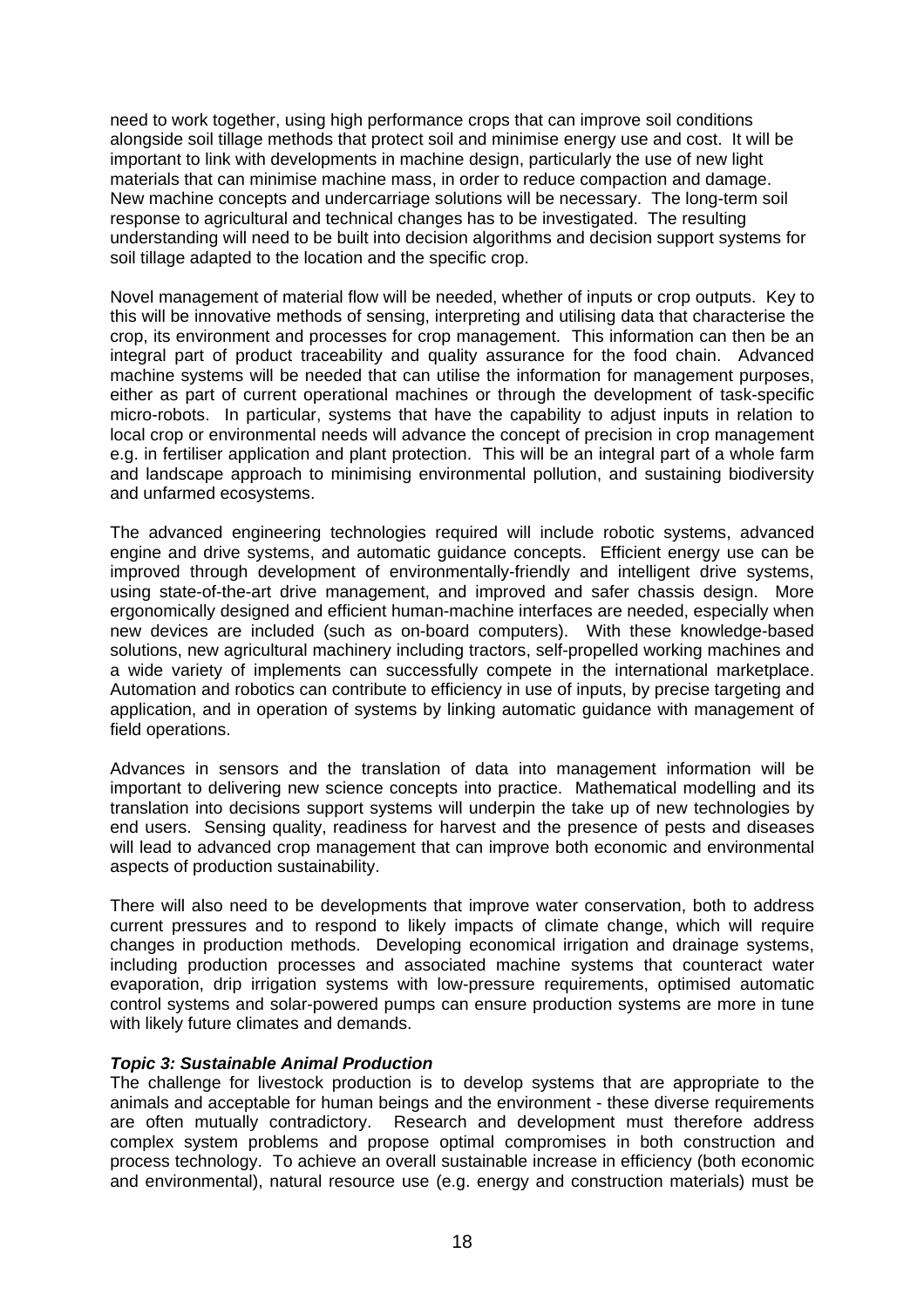reduced, and animal health and useful life together with ergonomic and labour conditions must be improved. Emissions to the environment need to be more accurately specified before they can be optimised, particularly for open and partially open buildings. In all areas, advances in sensing of both animal condition and environment are also required as the basis for monitoring, information management and automatic control.

General objectives thus include:

- Reducing production cost
- Increasing competitiveness
- Enhancing product and process quality, animal health and appropriateness for the species
- Reducing emissions
- Increasing product safety and traceability
- Improving working conditions for human beings

Advances in sensing, data acquisition and management will be the basis for science-based innovations to control both production regimes and environmental impacts. These approaches can then be applied to evaluation and further development of building systems, leading to solutions for emission problems and resource conservation. Linking sensors with mathematical models of animal growth performance can ensure that feed supply and feeding techniques are an integral part of optimised production. Moreover, the continuous recording of product quality and characteristics, with regard to both quality assurance and animal health monitoring (e.g. in milk production), is of great importance. Advances in animal recognition techniques and the ability to determine the optimal conditions for animals by monitoring their behaviour can lead to the creation of optimal individual spaces and environments. New process technologies and advances in the ergonomics of indoor livestock systems will also be important to the livestock production systems of 2020. Small and medium-sized companies are important in delivering solutions for this area.

#### *Topic 4: Bioenergy and Renewable Materials*

The production of renewable materials from agriculture and forestry and their use for energy generation and materials has a long tradition, though suppressed over the last two centuries in many sectors by the availability of oil and natural gas. The accompanying dramatic development of internal combustion engines and petrochemistry means that renewable raw materials have been almost completely replaced by fossil raw materials. The concerns over greenhouse-gas driven climate change require that we find new and improved ways of feeding biological materials into industry both as energy sources and as construction materials.

Fossil energy sources need to be replaced by renewable energies. Utilisation of hydroelectricity, wind power and solar energy are growing, and alongside these we must address the use of biomass for energy generation. The European Union has therefore set ambitious goals (European Biomass Action Plan, COM (2005) 628 final, Bio-energy – Presidency conclusions, 6601/06): by 2010, biogenic fuels should account for 5.75% of total fuel consumption. The use of renewable raw materials for material production is also increasing in importance. As well as the more favourable greenhouse gas balance, the biodegradability of biomass-based products and decreased risks to human health make them attractive. Other positive aspects of the cultivation and utilisation of renewable raw materials include their contribution to the development of multifunctional agriculture, the creation of new jobs in rural areas and the maintenance of cultural landscapes.

Development of bioenergy production on the farm will of course be dependent on EU and member state energy policy. With energy prices at the levels of the last decade, on farm use was the only competitive approach without subsidy. Member states have supported, to a greater or lesser extent, the development of the basic tools and at present there are many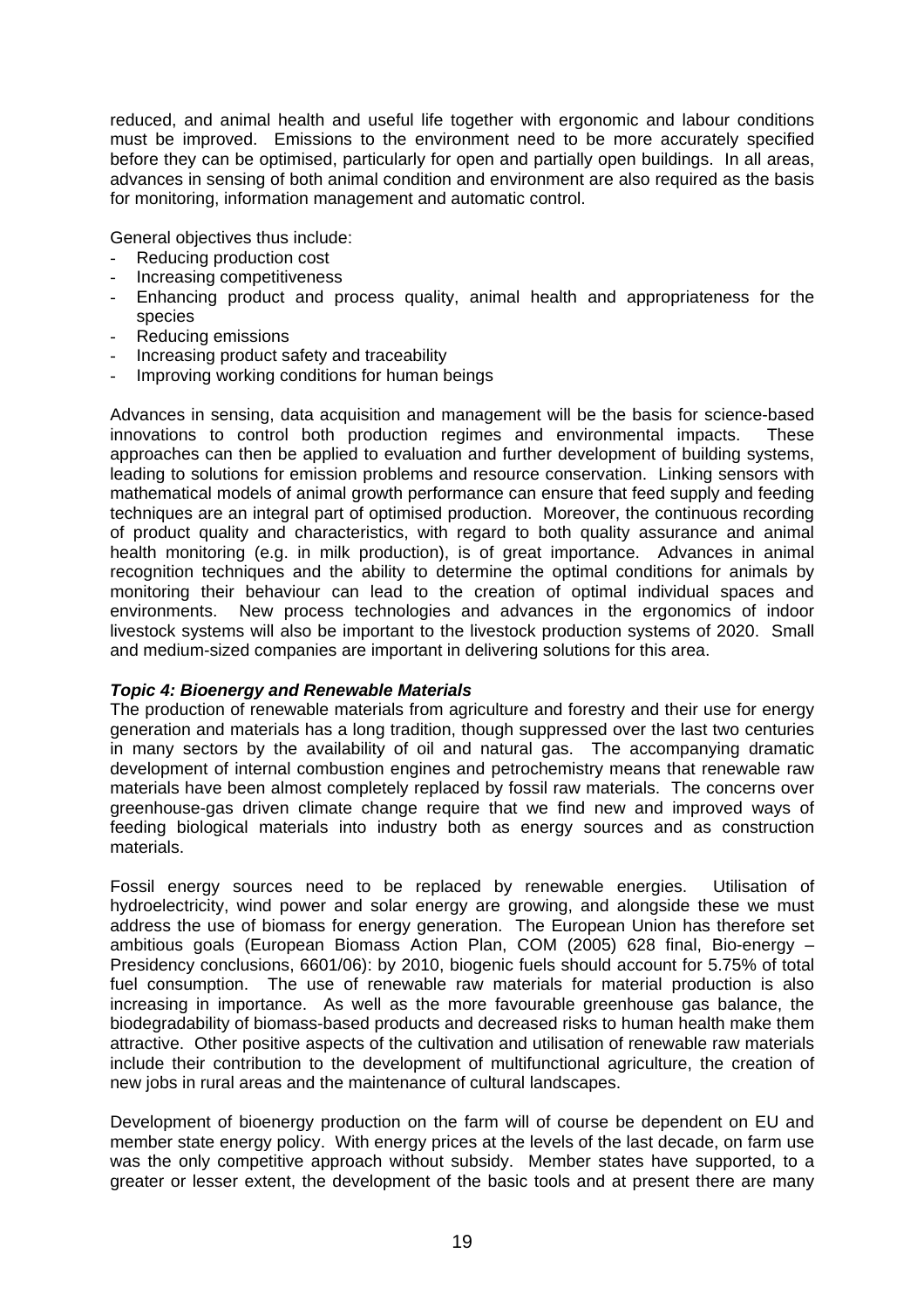examples of local energy use. Production of gas that can be competitive on the free market depends crucially on the levels of fossil fuel pricing. With current 2006 levels, the concept of biogas feeding into national systems begins to be feasible with subsidisation and has a chance as energy on the farm or in small networks without subsidies. If crude oil prices were to exceed 100\$ a barrel, bioenergy would have a chance on the free market without subsidies.

To realize any of these opportunities, given the likely continuing volatility in fuel prices, requires a continuing research and development focus on high efficiency production and conversion technology. Bioenergy feeding into national energy systems will contribute to the vision of a sustainable energy economy and forms part of the challenge for European industry to take the lead in non-food production and utilisation technologies.

The agricultural production of renewable raw materials can benefit from advances in food crop production technologies, particularly those related to improvements in sensing and management of crop-soil systems. However completely different plant species, cultivation, harvesting and post-harvest techniques are often involved. The systems engineering for optimal production, handling and management of what will be bulky, low unit-value commodities will need specific research and development. Even more important is the need for new technologies for the production of energy and materials from the raw commodity. There is a considerable need for research, on the one hand in order to provide the foundations for the development of innovative technical solutions by industry, and on the other hand to demonstrate economic feasibility and evaluate environmental and social implications.

The targets for production of renewables include biomass for energy, bio-diesel, vegetable oil, bio-ethanol, fibre production and ingredients for green chemistry (innovative chemical technologies that reduce or eliminate the use or generation of hazardous substances in chemical products). In developing energy crops and renewable materials, it will be of great importance to address systems problems and seek integrated solutions. Farm crops that can provide biomass may also be able to provide fibres for industrial use. Optimising the production of higher value fibre or other industrial product streams is likely to be an integral part of making some on-farm biomass crops viable. This will require involvement of producers and users in the research and development programmes, and this will be particularly important for the development of the engineering technologies for handling, processing, separating and storage of materials.

#### *Priority Themes*

These considerations and others highlight the fields and themes for future research. At the workshop, group sessions discussed, developed and then evaluated the proposed themes under each topic. These evaluations defined a priority ranking on the basis of direct judgements of the theme by individuals at each session and by ascribing scores in relation to a set of criteria. The criteria were:

- **Benefits**
- Strengthening competition
- Market potential
- Supporting EU policy
- Contribution to solve the problems of society and consumers

The tables below give the fields of research and their ranked priority  $(1 =$  highest), based on the opinions of those attending the group session, and later discussions with experts. On the basis of later discussions, "Agricultural systems and networks" has been added to topic 2.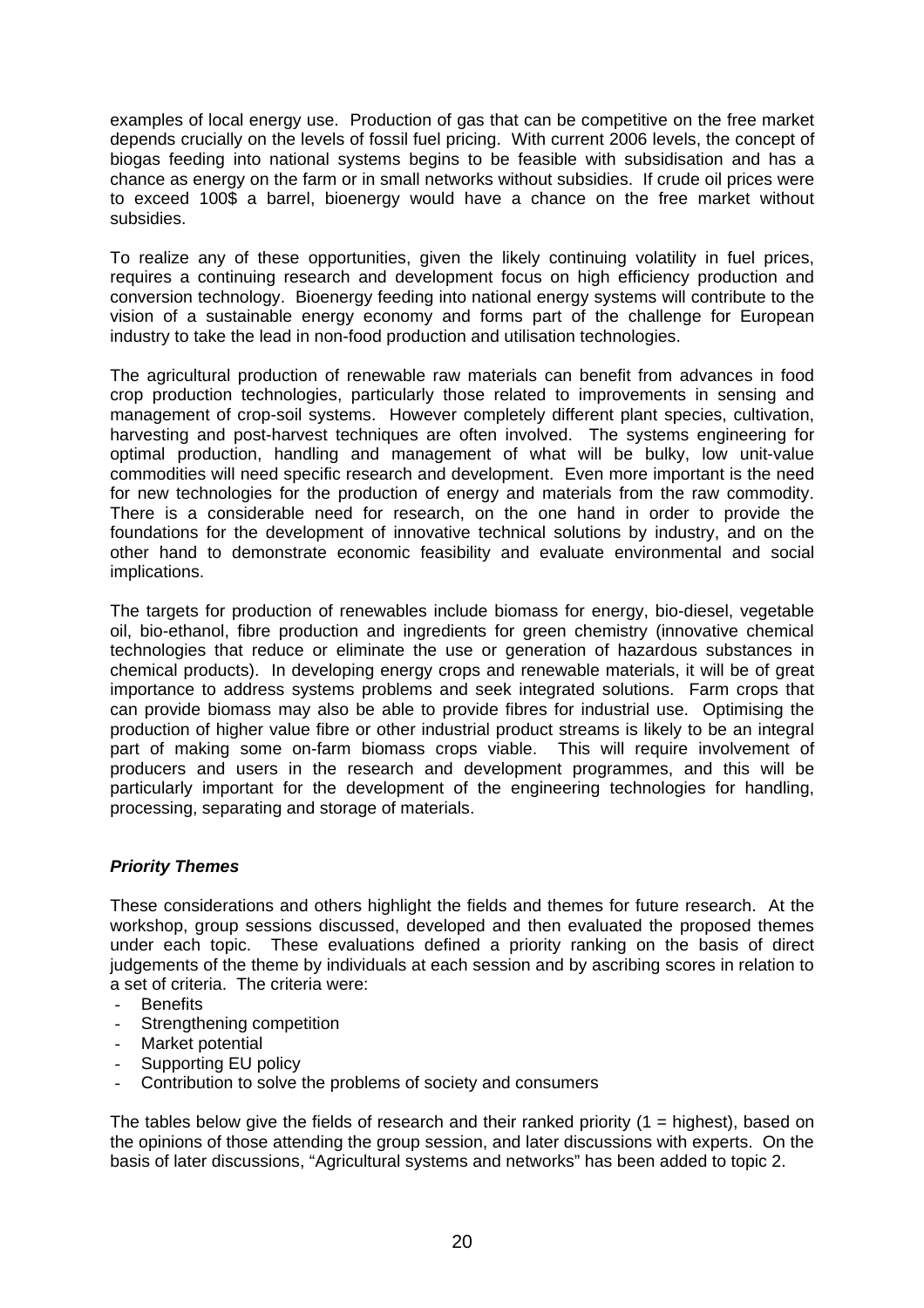# *Topic 1: Quality and Product Security*

- 1. Standards for quality measurement
	- Standard methods to analyse physical/chemical parameters of quality perception
	- Non-destructive measurement techniques appropriate to process control
- 2. Sensors and technologies to reduce residues and contaminants
	- Sensitive field detection methods for multiple pesticide residues and toxins.
	- Instrumentation and technology for rapid hazard detection or elimination on farm.
- 3. Materials and surfaces
	- Non-contaminating liquids in lubrication and drive systems
	- Self-cleaning surfaces and fastening/mounting methods that allow for efficient cleaning
	- Efficient indicators of surface cleanliness and monitoring of machine component wear.
- 4. Logistics and origin certification
	- Electronic tags and tracking systems for products through the entire handling chain,
	- Rapid detection systems for indicators of product origin or product components.
	- Machine-readable tracing and quality tags on raw materials and process ingredients.
	- Sensors for quality control and for abuse detection at source and in the chain.
	- Efficient logistics in food and feed chain to increase food safety, reduce risk of abuse, adulteration or accidental mixing of incompatible ingredients, reduce handling steps and validate storage conditions from field to consumer
- 5. Special consumer food
	- New concise information systems about product origin and social, environmental, technological characteristics of food chain processes to meet consumer demand.
	- Novel production methods to meet nutritional and other consumer requirements.
- 6. Reduction of mycotoxins
	- Develop detection systems and models to track microbes, toxins and contaminants and evaluate treatments throughout production and handling chain.
	- Application technologies for novel bio-derived and bioengineered chemicals or antagonistic organisms with enhanced action and safety.
- 7. Avoiding spread of pests
	- Equipment design for easy cleaning and decontamination to minimise transfer of pathogens etc in sequential harvesting operations.
	- Automatic detection of cleaning efficiency, contamination or possible disease risks
	- Safe design of waste transport/handling equipment to minimise cross contamination.
- 8. Life cycle analysis
	- Systems analysis including Life Cycle Assessment (LCA) to identify and quantify the environmental impacts of individual products and services and compare scenarios.
	- Inclusion of sustainability indicators to compare scenarios and monitoring progress towards sustainability.
	- Multi-criteria decision models optimized to show interactions between indicators.
	- Life cycle analysis of technology and life-span of agricultural processes.
- 9. In-field processing
	- Novel processing to reduce waste, transportation costs and time to market, including detection, handling, control logistics and tracking procedures.
- 10. Waste treatment
	- Reduction in energy, water and materials use in raw material production, primary and secondary processing, packaging, waste management and reprocessing, including use of sustainability analysis of novel technological solutions throughout the food chain.
	- Waste quality detection and separation systems and energy recovery from waste. .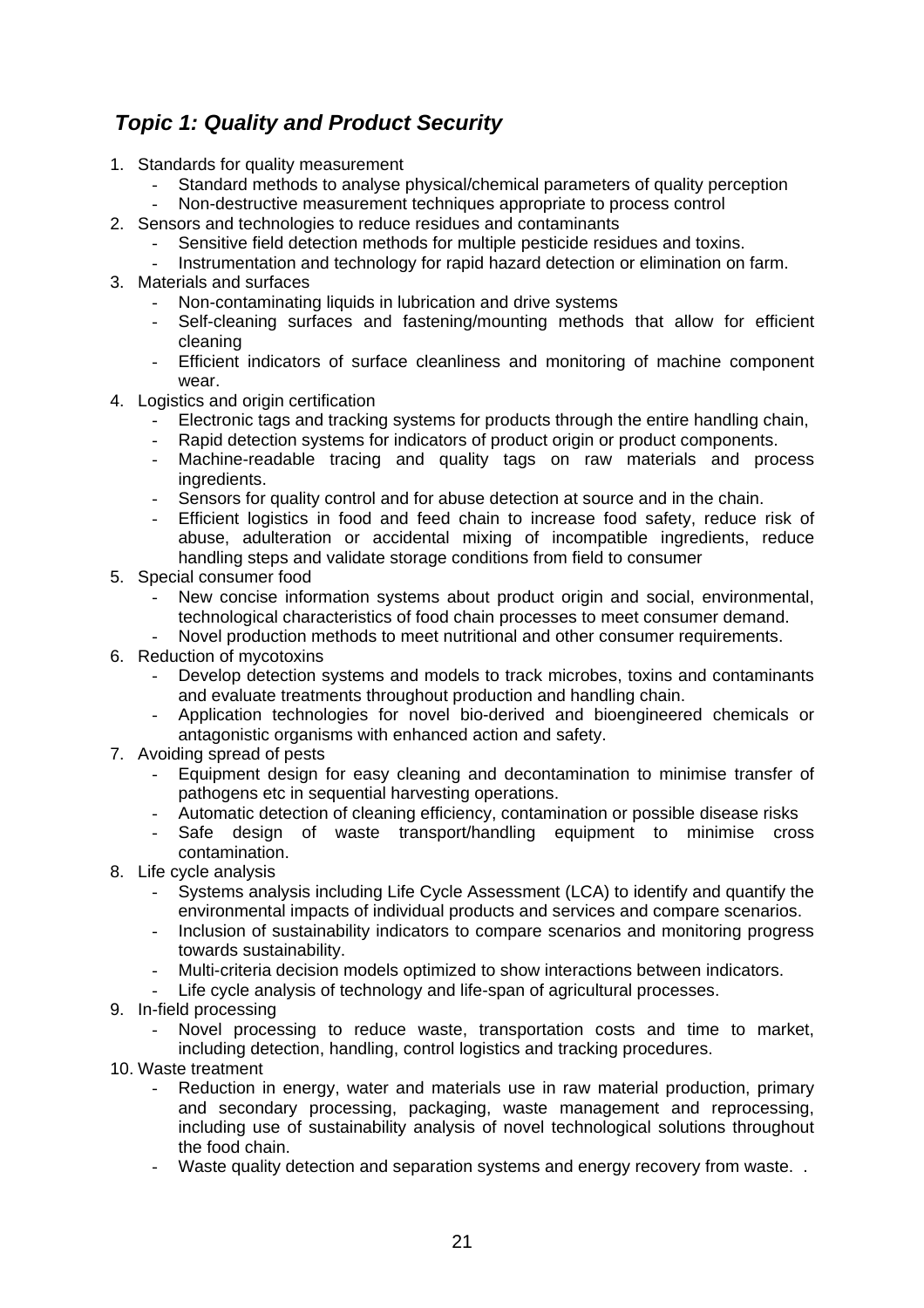# *Topic 2: Sustainable Plant Production*

- 1. Energy-efficient crop management:
	- Enhanced energy efficiency of machines and soil and crop management processes
	- Improved environmental footprint of drive systems
	- Novel materials and designs to reduce the mass of field machinery
- 2. Preserving soil quality
	- Integrated approaches to soil management to improve sustainable soil quality
	- Link to machinery design and use to reduce soil damage
	- Sensing and decision support to deliver technology benefits effectively
- 3. Robotics for crop management
	- Improved precision/reduced residues by sensing and control in crop management
	- Automatic targeting, monitor and manage pests/diseases with precision pesticide application, gentle produce handling, self steering of machines
- 4. Human-machine interface
	- Improved systems understanding for safe and efficient use of advanced machinery
	- Understanding human factors that determine uptake and impact of new technologies
	- Use ergonomic approaches to enhance technology uptake
- 5. Agricultural systems and networks
	- Novel farming concepts and systems, building new value added chains
	- Closed loop (waste and energy) farming, and other integrated approaches;
	- Beneficial modular combination of production lines and information technologies
- 6. Sensors to target inputs
	- Novel chemical/biological/physical sensors to enhance the targeting of inputs
	- Use new data streams to enhance more sustainable systems and machines
- 7. Model-based control
	- Intelligent interpretation of management information for decision support
	- Approaches to handle uncertain data, manage spatial variation and optimise inputs
	- Integrate sensors, models and machines
- 8. Optimised harvesting systems
	- Development of machine chains for different harvesting processes
	- Optimizing cost, environmental impact and traceability
	- Integrating sensors
- 9. Systems models
	- Develop systems models and life cycle assessment to target environmental impacts
- Identify optimal land use practices and assess benefits of innovative machinery 10. Water resource management
	- Precision water resource management using sensors, models and novel machinery
	- New approaches to minimise losses, maximise targeting and optimise decisions
	- Energy efficient control and delivery
- 11. Crop design
	- Work with new biology to optimise crop systems for production and environment
	- Systems engineering for novel biological production and control

# *Topic 3: Sustainable Animal Production*

- 1. Standards for animal health, welfare and sustainable production
	- Define objective standards across EU for animal health, welfare and sustainability.
	- Develop sensors and sensing techniques for objective measurements of animal environment and condition to facilitate control to these standards in the field.
- 2. Development of disease prevention strategies:
	- Develop technology for automatic real-time animal health monitoring at farm level.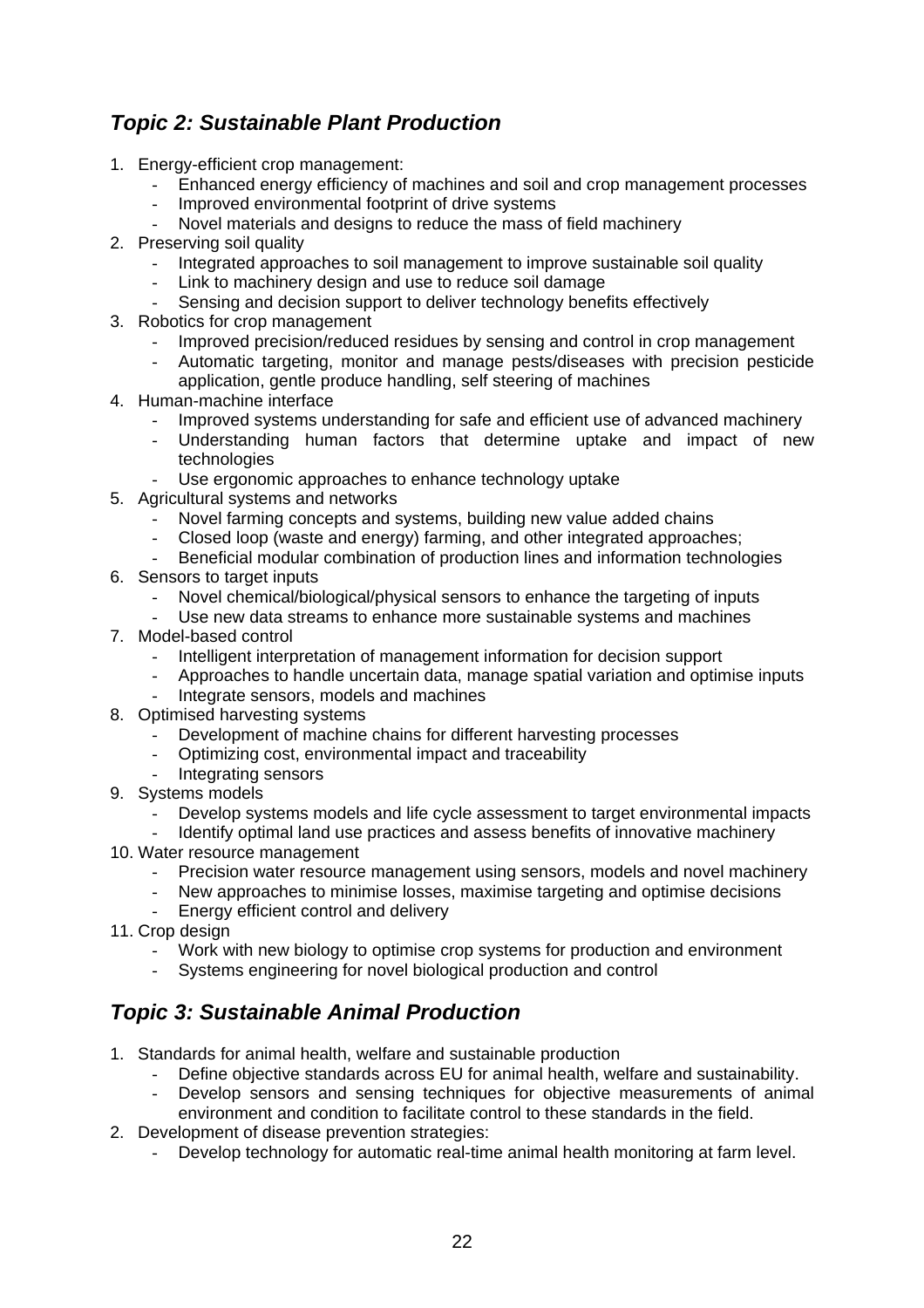- Integrate data/information handling at regional, national and EU levels to minimise disease spread and address other health and welfare problems with whole stakeholder community
- 3. Business models of future livestock farming in the EU.
	- Evaluate new business models for livestock farming; services, products and information systems for consumers for whom price is not the sole criterion.
	- Develop on-line monitoring and information systems to communicate about animal health, pollution, energy use, working conditions etc. to support new markets.
- 4. Improved environmental conditions in relation to labour, human health and ergonomics.
	- Improved spatial and temporal environment control for man and animals
	- On-line monitoring of farmer health (e.g. sound analysis, biosensors, behaviour analysis, etc), to improve the working conditions.
- 5. Working conditions, reduction of risks and accidents.
	- Develop novel scenarios for animal production environments meeting needs for farmers' physical and mental health, particularly in intensive production systems
- 6. Improved process und product quality:
	- Develop multi-sensor on-line monitoring approaches and models for a range of process variables and their use in active process control based on measurements.
	- Evaluate novel concepts for process control linking key processes such as feeding lines, climate control, disease management, and energy policy for example.
	- Link approaches into integrated management systems for animal production where component processes are jointly optimised for better process and product quality.

## *Topic 4: Bioenergy and Renewable Materials*

- 1. Technologies and logistics for production, preservation and storage
	- Development and optimization of novel cropping systems for non food use
	- Development and optimization of machines and techniques for planting, harvesting, storage, transport, pre-treatment and conversion of biomass into material that can be feed into conveyer systems
	- Development of technologies for plantation of tree crops and using grassland and brushwood
	- Optimization of the transport infrastructure and logistics (grid connections, just in time delivery)
- 2. Optimization and standardisation of biofuels
	- Amendments to all "biofuel standards" (solid, liquid and gaseous) to facilitate the use of a wider range of biomass, included imported biomass
	- Definition of the quality of novel biomass used for bioenergy
- 3. New biomaterials and definition of quality criteria of intermediate and end products
	- Definition of the properties and the quality criteria of intermediate- and end products based on biomaterials
	- Implementation of new plants and the adequate techniques for the production of new biomaterials
	- Development of certification schemes and on-field/ on-line quality management systems
- 4. Technologies for cost effective production of bioenergy and biomaterials
	- Technologies for using all potentials of cost effective forms of biomass for heating. cooling, electricity and transport
	- Development of on-field/on-line information systems (including sensors) so biomass used satisfies minimum sustainability requirements and quality standards
	- Development of novel preservation techniques to substitute campaign delivery to continuous "just in time" delivery of biomass to the conversion industries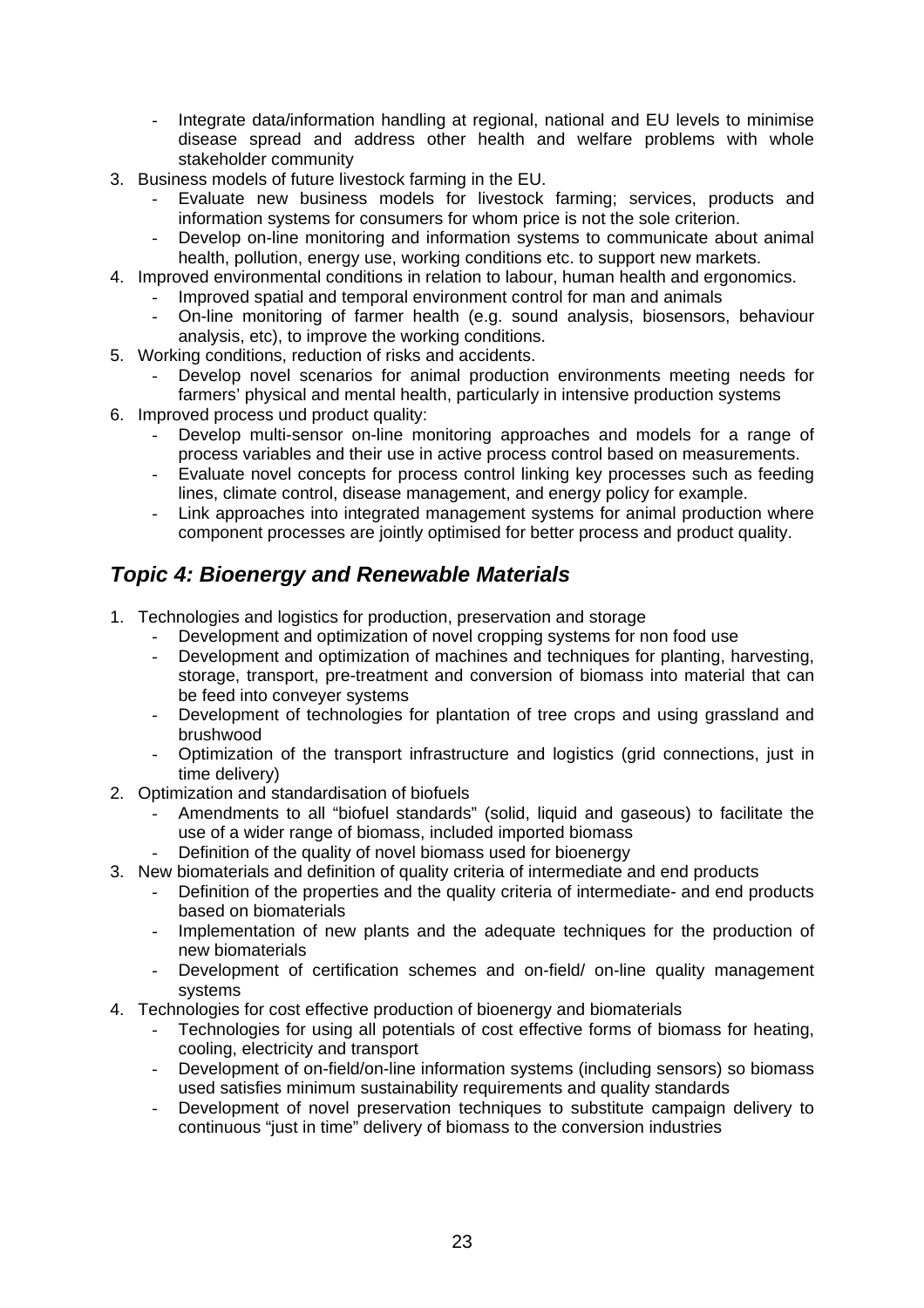- 5. Bio-refinery concepts of whole crops in sustainable production processes
	- Realization of the "bio-refinery" concept, finding valuable uses for all parts of the plant
	- Development of technologies using biodegradable fractions of waste and residues of food production for energy and raw materials
	- Improving the cost efficiency of conversion technologies
- 6. Plant breeding and cultivation
	- New crop breeds for non food use
	- Improving the energy content of the agricultural crops used for first-generation biofuels
	- Improving the chemical and physical properties (contents of substances) of crops used for biomaterials

#### *Conclusions and Future Actions*

The overall target of this initiative is to develop an understanding across Europe, in public and private sectors, of the priorities for research and development in agricultural engineering and technology. As well as stimulating national initiatives in member states and direct partnerships between research organisations and industry, we also need to identify and promote priority themes and work packages of agricultural engineering and technology in the upcoming 7<sup>th</sup> Framework Programme of the European Community for research, technological development and demonstration activities (2007 to 2013).

The workshop on January 31, 2006 succeeded in

- bringing together people involved in and responsible for the European sector of agricultural engineering and moving what was a national initiative onto an European stage
- drawing attention to the initiative
- identifying and prioritising the future fields of research and developing a common understanding
- setting up a group to transfer our visions to more concrete definitions of research fields and address opportunities particularly within the  $7<sup>th</sup>$  Framework Programme

A Working Group for Agricultural Engineering Technologies has been established. It operates under the umbrella of the MANU*FUTURE* Technology Platform, and also includes a range of experts from key sectors and disciplines to ensure opportunities are identified and pursued in relevant programmes and initiatives in the  $7<sup>th</sup>$  Framework Programme and under other initiatives.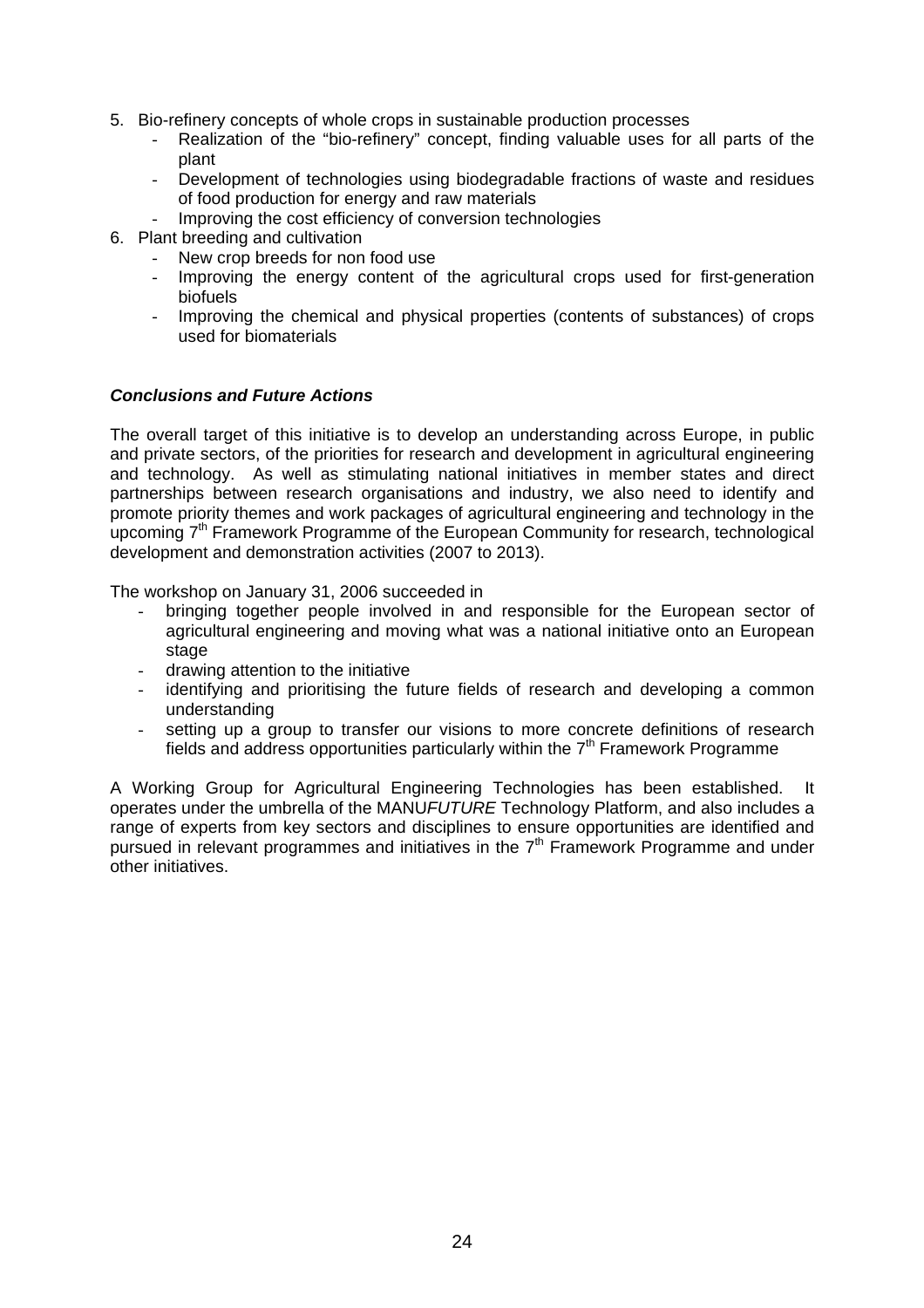#### **Acknowledgements**

The workshop that was central to the development of the Strategic Research Agenda was organised by VDMA and VDI, and supported by CEMA and EurAgEng. This paper has largely been developed from initial papers, from contributions of the participants and from the presentations at the meeting, which were made by Dr. Ludger Frerichs, Professor Heinrich Flegel, Dr. Christian Patermann, Christos Tokamanis, Björn Hedlund, Professor Josse De Baerdemaeker, Professor Walter Meier, Professor Bill Day and Dr. Johann Schrottmaier. The Vision 2020 chapter was developed by Professor Hermann Auernhammer, with input from Professor Bill Day, Dr. Ludger Frerichs, Professor Aad Jongebreur and Mr. Alexander Sassenberg. The Implementation Plan was developed from the inputs of a wide range of the participants in all parts of this exercise. Many thanks are given to them and to the participants of the workshop, the members of the working group, the experts and those who supported them.

Special thanks to Professor Bill Day for his continuous and great involvement not only for the content of these papers but also for the correct wording and grammar.

| <b>Norbert Alt</b>              | VDMA, Germany                                    |
|---------------------------------|--------------------------------------------------|
| <b>August Altherr</b>           | John Deere, Germany                              |
| Prof. Hermann Auernhammer       | Technical University of Munich (TUM), Germany    |
| Roya Ayazi                      | VDI, Germany                                     |
| Dr. Markus Baldinger            | Pöttinger, Austria                               |
| Prof. Daniel Berckmans          | KUL Leuven, Belgium                              |
| Prof. Gerd Bernhardt            | <b>Technical University of Dresden, Germany</b>  |
| Uzi Birk                        | DeLaval, Sweden                                  |
| Prof. Nils Bjugstad             | University of Life Sciences, Aas, Norway         |
| Prof. Franz-Josef Bockisch      | FAL Braunschweig, Germany                        |
| Prof. Stefan Böttinger          | University of Hohenheim, Germany                 |
| Dr. Martin Brenninger           | <b>AGCO Marktoberdorf, Germany</b>               |
| Prof. Reiner Brunsch            | ATB Potsdam-Bornim, Germany                      |
| <b>Svend Christensen</b>        | Dept. Agricultural Engineering, Horsens, Denmark |
| Luigi Coppa                     | ARGO S.p.A., Italy                               |
| Dr. Jacek Dach                  | Agricultural University of Poznan, Poland        |
| Prof. Bill Day                  | Silsoe Research Institute, UK                    |
| Prof. Dr. Josse De Baerdemaeker | KUL Leuven, Belgium                              |
| <b>Chris Decubber</b>           | AGORIA, Brussel, Belgium                         |
| <b>Martin Dedina</b>            | Research Institute of Ag. Eng., Czech Republic   |
| Jacques Dehollain               | CEMA, Brussel, Belgium                           |
| <b>Michael Eisele</b>           | Fraunhofer IPA, Germany                          |
| Jens Fehrmann                   | Technical University of Dresden, Germany         |
| Prof. Heinrich Flegel           | Daimler Chrysler AG, Germany                     |
| <b>Heinrich Fraas</b>           | Big Dutchman, Germany                            |
| Jan Freudendahl                 | JF-Fabriken, Denmark                             |
| Dr. Ludger Frerichs             | Claas, Germany                                   |
| <b>Ehler Friedrichs</b>         | Weda, Germany                                    |
| Dr. Willi Fuchs                 | VDI, Germany                                     |
| Dr. Hermann Garbers             | Claas KGaA, Germany                              |